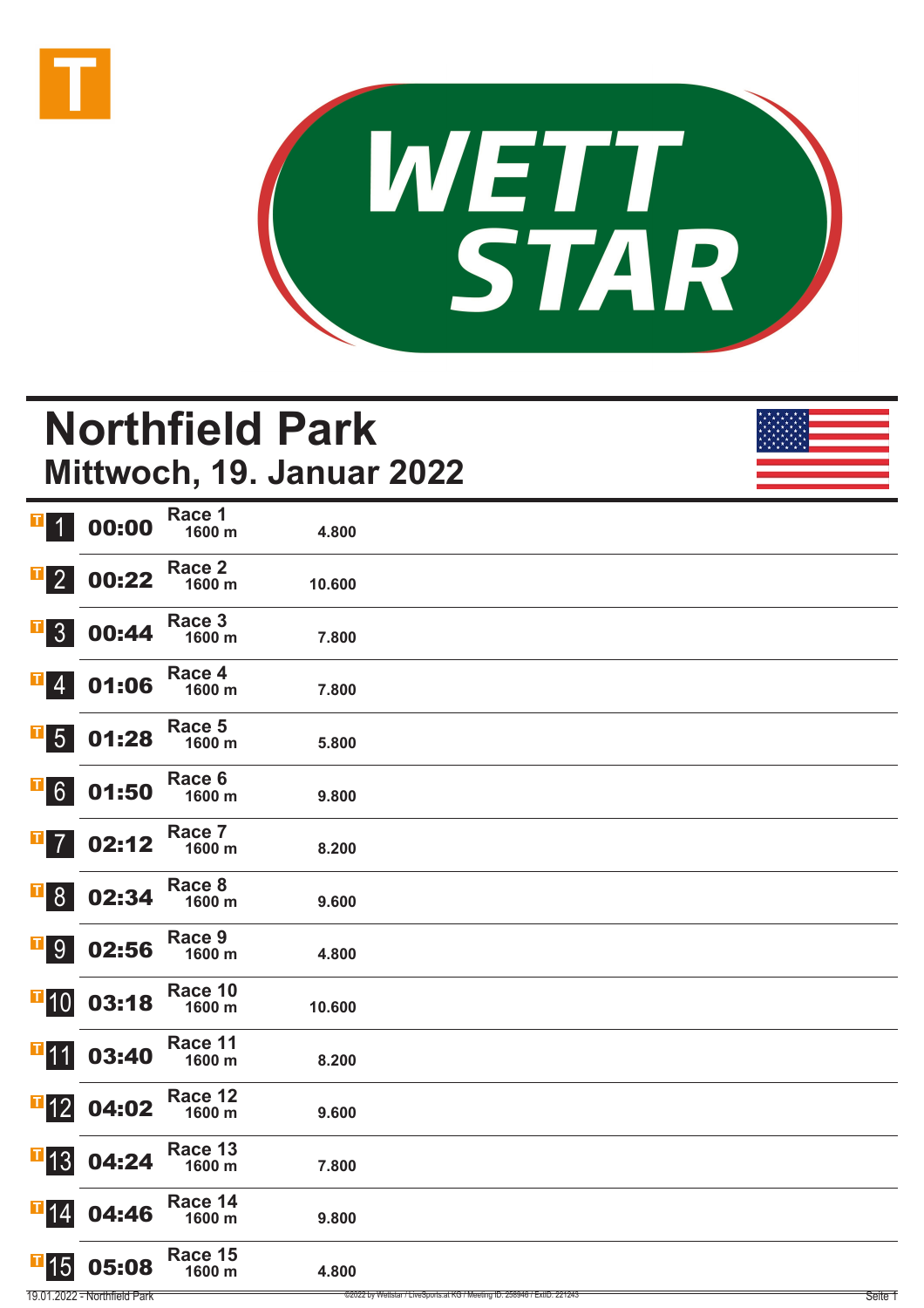| Abacus                    |    | Dive Bar                | 11 | Heidi's Heart          | 4  | Meadowbrook Flash   | 13 | Scarlet Dragon          |    |
|---------------------------|----|-------------------------|----|------------------------|----|---------------------|----|-------------------------|----|
| Always Raisin Hill        |    | Dragon Ruler            | 14 | Heza Peter             | 2  | Miss Georgie        | 12 | <b>Shamrocks</b>        |    |
| American Trademark        | 13 | E R Simon               | 5  | Hillbillyfairytale     | 13 | Mr Match On Beach   |    | Sheza Gamer             |    |
| Anastasia Nero            | 12 | <b>Embrace The Rust</b> | 12 | Hip Hop Star           | 14 | My Cousin Eileen    |    | Sizzling Sonata         |    |
| Angelo J Fra              |    | Enforce The Law         |    | Hititoutofthepark      |    | My Jazz             | 10 | Some Heart Throb        |    |
| Art Kisser                | 11 | Excavator               |    | Impressive Cowboy      | 14 | Newsboy             |    | St Lads Banshee         | 15 |
| Awsome Paul               |    | Fame And Power          | 11 | In Commando            |    | Northern Ashlee     | 10 | <b>Strait Rate</b>      |    |
| Baby Yoda                 |    | Fawn De Touch           | 6  | Indianas Mymvp         |    | Officerincommand    | 8  | Tap Tap Tap             |    |
| <b>Beach Shootingstar</b> | 5  | Final Cheque            |    | Infrontandforgetit     | 4  | Oneisalonelynumber  | 13 | Tc's Happy Times        | 6  |
| Beachin                   | 11 | <b>Fingals Wave</b>     | 6  | Itscheaprtokeepher     | 12 | Out Wit             | 5  | Tick's A Yankin         | 14 |
| Beck Jr                   | 11 | <b>Flaming Andie</b>    | 10 | J C Onthebeach         | 13 | Outofbait           | 6  | Trillionair             | 13 |
| Bend The Knee             | 15 | <b>Focus Power</b>      |    | Jekyil N Hyde          |    | Party Belle         | 15 | Tulsa Bell              | 12 |
| Bet Er All                | 15 | Foro One Kay            |    | JI Choochootrain       |    | <b>Pistol Pearl</b> | 15 | Uncle Victory           | 8  |
| Bones Jones               | 8  | Foxy Trottin Stick      |    | Joey The Rocket        |    | Priority Lounge     | 11 | Valentine Kidd          | 10 |
| Cams Little Man           | 13 | Fulton's Fury           |    | Just Enuf Sass         |    | Redwoods Hanover    | 5  | Vel Jesse               | 12 |
| Casino Director           | 13 | Future Mvp              |    | Keystone Memphis       |    | Revenge Party       | 9  | <b>Velocity T Rock</b>  |    |
| <b>Caviart Cooper</b>     |    | Game On Girls           | 10 | Leaping Dreams         |    | Rochambeaux         | 11 | Wall Of Dragons         |    |
| Charm N Caesar            | 12 | Gibbs Rules             |    | Lightupbullville       |    | Rockin' Artsy       | 9  | Wendy's Hope            | 12 |
| Cliffs Of Moher           |    | Giuseppe Mollusca       | 5  | Lizbeth                | 10 | Rockin Machine      | 3  | <b>Western Drive</b>    |    |
| Crazy Lucky               |    | Grandpas Dream          | 12 | <b>Locamotion Fred</b> |    | Rollwithjessica     | 15 | <b>Wheatley Wildcat</b> |    |
| Cruzen Cassi              |    | Groogrux King           | 11 | Lous Flashy Dancer     | 10 | Roulette Blue Chip  |    | Whiski Player           |    |
| Cuz I'm Happy             | 13 | <b>Heartland Dandy</b>  | 14 | Majority Wins Two      |    | Royal Chief         |    | Wiggleitjim             |    |
| Dante Seelster            |    | Heavens Hope            |    | Marty De Vie           | 6  | Safe And Sound      |    | Willie Brennan          |    |
| Deo's Perfectsound        | 15 | Heerztheboozecruz       |    | Marvalous Artist       | 14 | Samis Rolin Stone   |    | Winbak Willy T          | 14 |
| Diva Dali                 | 15 | Heez Orl Black N        | 14 | Master Smile           |    | Save The Goal       |    | Woodmere Stella         | 15 |

### **WANN STARTET IHR JOCKEY / FAHRER...**

| Aaron Johnston<br>Chris Lems<br>Denny Bucceri<br>Greg Grismore<br>Jason Thompson<br>Justin Irvine<br>Luke Ebersole | 12<br>1, 3, 4, 5, 6, 7, 8, 11, 12, 14, 15<br>2.5.13.15<br>1,4,6,8,11,13,14,15<br>1, 2, 3, 7, 10, 11, 12<br>1.9.13.14<br>1, 2, 3, 4, 6, 7, 8, 9, 10, 13, 14, 15 | Aaron Merriman<br><b>Chris Preslev</b><br>Eric Tharps Jr.<br><b>Hunter Myers</b><br>Joey Mapes<br>Keith Kash Jr<br>Nick Clegg | 2,4,5,6,7,8,9,10,11,12,13,14 Angus Lake<br>2.6.11<br>3,5,6,14,15<br>4,6,7,9,12,13,14<br>7.9.11.15<br>2,3,5,7,8,9,10,12,13,14<br>3.4.14.15 | David Lake<br><b>Frank Harris</b><br>J D Wengerd<br>John G Wengerd<br>Kurt Sugg<br>Ryan Deaton | 1,3,5<br>1,2,3,4,7,8,9,10,11,12,13<br>12<br>1,2,3,4,5,6,7,8,10,11,12,13,15 |
|--------------------------------------------------------------------------------------------------------------------|----------------------------------------------------------------------------------------------------------------------------------------------------------------|-------------------------------------------------------------------------------------------------------------------------------|-------------------------------------------------------------------------------------------------------------------------------------------|------------------------------------------------------------------------------------------------|----------------------------------------------------------------------------|
| Tim Deaton                                                                                                         | 5.8.15                                                                                                                                                         | <b>Tim Driver</b>                                                                                                             | 10                                                                                                                                        | Wyatt Irvine                                                                                   |                                                                            |

### **WANN STARTET IHR TRAINER...**

| Aaron Johnston<br>Angus Lake<br><b>Brian J Miller</b><br>Cory Kreiser<br>Dave Novak<br>Dean Santantonio<br>Erik Jaeck Jr.<br>Herman Hagerman<br>Jason Sevmour<br>Jeff Conger<br>Jessica Millner<br>John G Wengerd<br>Karen Tkaczyk<br>Larry Clabaugh<br>Logan Powell<br>Melody Moore<br>Miles Wollam<br>Ron Steck<br><b>Steve Cross</b><br>Tom Hall | 12<br>3,5<br>7,14<br>11<br>10.12<br>3,8,14<br>3,9<br>12<br>10.13.15<br>2.12<br>9.12<br>15<br>6,12<br>11<br>12<br>1,5 | Amanda Mills<br>Becky Zubkoff<br>C Brian Lonev<br>Crist Hershberger<br>David Lake<br>Deborah De Wolfe<br>Ethan Sisco<br>James Day<br>Jay Weller<br>Jeff Ebersole<br>Jessica Roegner<br>John Oliverio<br>Keith Kash Jr<br>Larry Ferrari<br>Luke Ebersole<br><b>Melvin Miller</b><br>Miranda Shedron<br>Sam Mignano<br>Steve Main<br>Tom O'Donnell | 12<br>3,6<br>14<br>3,10<br>4,15<br>1.15<br>4,6,13<br>2,3,13,14<br>8<br>10<br>10<br>13<br>8 | Amy Wengerd<br><b>Betty Clegg</b><br><b>Charlie Myrick</b><br>Dairl Evans Jr<br>David Myers<br><b>Edward Miller</b><br>Frederick Ward Jr<br>James Stiltner li<br>Jayme Laing<br>Jennifer Carpenter<br>Jimmy Lupton<br>Johnny Yoder<br>Kent Sherman<br>Larry Foos<br>Marion Chupp<br>Mervin Schmucker<br><b>Rick Mapes</b><br>Scott Cox<br>Steven Harris<br><b>Wendy Cox</b> | 3,4,14,15<br>13<br>2,10<br>5,15<br>7,9,13<br>4,6<br>6,8,12<br>7,9,11,15<br>11<br>15 | Andy Rickert<br><b>Bill Rhoades</b><br>Chris Allen<br>Dan Walski<br>David Tolley<br>Elizabeth Tolley<br>Gerald Malady<br>Jason Mcginnis<br>Jayne Weller<br>Jerome Arendash<br>John Cantrell<br>Joseph Kramp<br>Kevin Johnson<br>Lauren Harmon<br>Matthew Burkholder<br>Mike Medors<br>Robert Krenitsky Jr<br>Sean Mapes<br><b>Tim Driver</b> | 14<br>5,7,9,14<br>1,5,11<br>1,4<br>13<br>13,14<br>2,10<br>9,11<br>8<br>1,7<br>4,9<br>8<br>2,13<br>11,14,15<br>10 |
|-----------------------------------------------------------------------------------------------------------------------------------------------------------------------------------------------------------------------------------------------------------------------------------------------------------------------------------------------------|----------------------------------------------------------------------------------------------------------------------|--------------------------------------------------------------------------------------------------------------------------------------------------------------------------------------------------------------------------------------------------------------------------------------------------------------------------------------------------|--------------------------------------------------------------------------------------------|-----------------------------------------------------------------------------------------------------------------------------------------------------------------------------------------------------------------------------------------------------------------------------------------------------------------------------------------------------------------------------|-------------------------------------------------------------------------------------|----------------------------------------------------------------------------------------------------------------------------------------------------------------------------------------------------------------------------------------------------------------------------------------------------------------------------------------------|------------------------------------------------------------------------------------------------------------------|
|-----------------------------------------------------------------------------------------------------------------------------------------------------------------------------------------------------------------------------------------------------------------------------------------------------------------------------------------------------|----------------------------------------------------------------------------------------------------------------------|--------------------------------------------------------------------------------------------------------------------------------------------------------------------------------------------------------------------------------------------------------------------------------------------------------------------------------------------------|--------------------------------------------------------------------------------------------|-----------------------------------------------------------------------------------------------------------------------------------------------------------------------------------------------------------------------------------------------------------------------------------------------------------------------------------------------------------------------------|-------------------------------------------------------------------------------------|----------------------------------------------------------------------------------------------------------------------------------------------------------------------------------------------------------------------------------------------------------------------------------------------------------------------------------------------|------------------------------------------------------------------------------------------------------------------|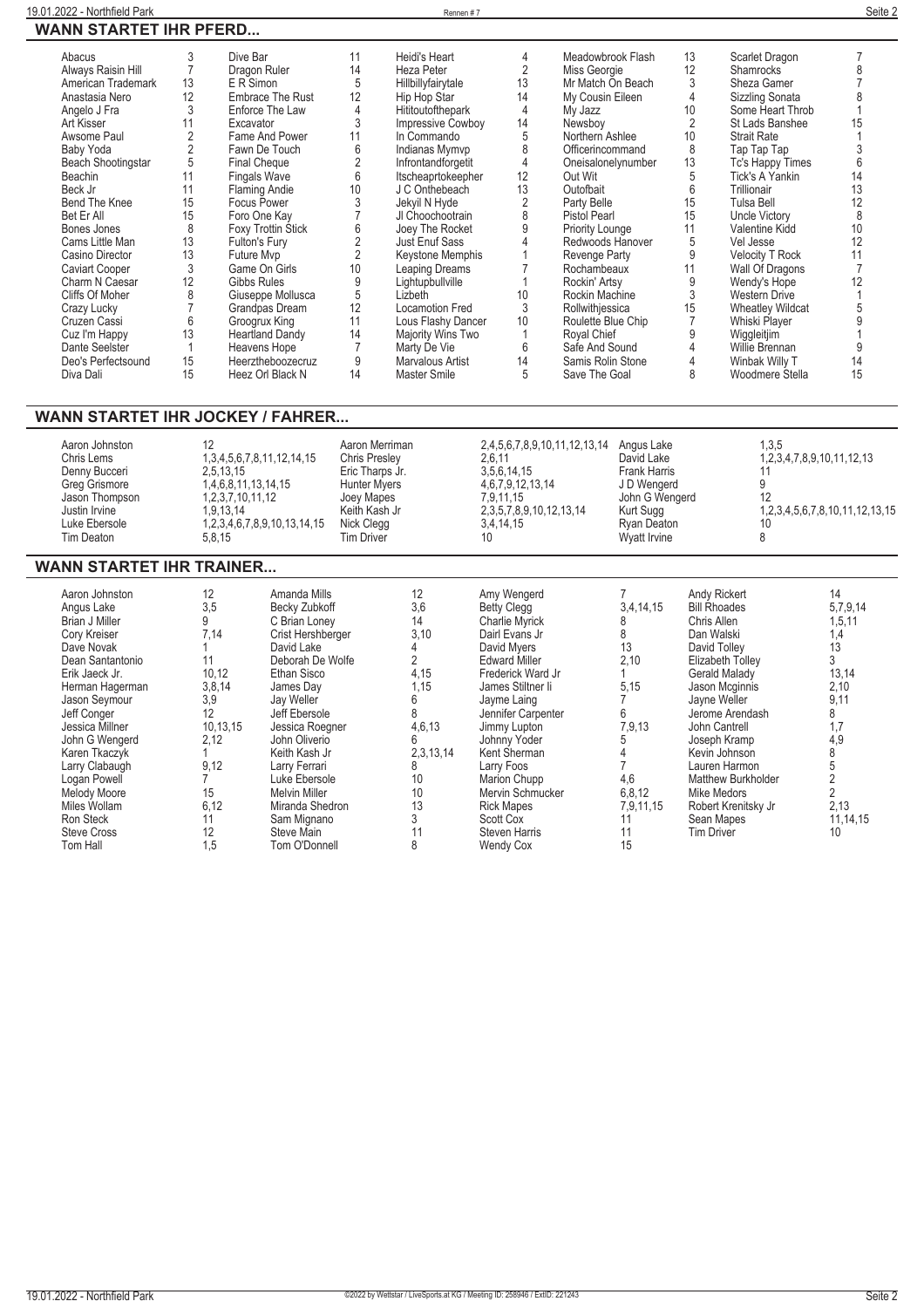| 19.01.2022 - Northfield Park |                 | Rennen#1                                                                                                                   | Seite 3 |
|------------------------------|-----------------|----------------------------------------------------------------------------------------------------------------------------|---------|
|                              | 1600 m<br>4.800 | Race <sup>-</sup><br>Rennpreis: 4.800<br>NON WINNERS \$1000 IN LAST 4 STARTS THAT ARE N/W \$25,000 IN 2021-`22. NORTHFIELD |         |
| 00:00                        |                 |                                                                                                                            |         |

| 1600                    | Lightupbullville                                                     |                                            |                   |              |                                                |                                                                                         |
|-------------------------|----------------------------------------------------------------------|--------------------------------------------|-------------------|--------------|------------------------------------------------|-----------------------------------------------------------------------------------------|
| 1                       | 11j. rotbraun W (Bettor's Delight - Bullville Nan                    | 30.09 Monticello                           | 6                 | 1600         | 24,0 Bouchard Stephane                         | Naturalleda, Cabbiesdelight, Handsofffrank                                              |
|                         | Trainer: Frederick Ward Jr                                           | 26.09 Monticello                           |                   | unpl 1600    |                                                | Jeffsdreaming, Jbsbeachiscape, Concertee                                                |
| 81.6                    | Besitzer: Sharon Ward, Brunswick, Me                                 | 26.09 Monticello                           |                   | unpl 1600    |                                                | Jeffsdreaming, Jbsbeachiscape, Concertee                                                |
| ML: 16,0                | <b>Jason Thompson</b>                                                | 22.09 Saratoga<br>15.09 Saratoga           | 3<br>$\mathbf{2}$ | 1600<br>1600 | 3.3 Bouchard Stephane<br>2.0 Bouchard Stephane | Bettormeboy, Quinnsart, Lightupbullville<br>Artsappeal, Lightupbullville, Kantmattsthis |
|                         | <b>Strait Rate</b>                                                   |                                            |                   |              |                                                |                                                                                         |
| $\overline{\mathbf{2}}$ | 8j. schwarz W (Sagebrush - Jate's Strait)                            |                                            |                   |              |                                                |                                                                                         |
|                         | Trainer: John Cantrell                                               |                                            |                   |              |                                                |                                                                                         |
| 74.8                    | Besitzer: John T Cantrell, Mansfield, Oh                             |                                            |                   |              |                                                |                                                                                         |
|                         | <b>David Lake</b>                                                    |                                            |                   |              |                                                |                                                                                         |
| ML: 35,0                | <b>Dante Seelster</b>                                                |                                            |                   |              |                                                |                                                                                         |
| 3                       | 10j. rotbraun W (Artistic Fella - Demi Seelster)                     |                                            |                   |              |                                                |                                                                                         |
|                         | Trainer: Karen Tkaczyk                                               |                                            |                   |              |                                                |                                                                                         |
| 74.8                    | Besitzer: Karen M Tkaczyk, Toledo, Oh                                |                                            |                   |              |                                                |                                                                                         |
| ML: 3.0                 | <b>Justin Irvine</b>                                                 |                                            |                   |              |                                                |                                                                                         |
|                         | <b>Western Drive</b>                                                 |                                            |                   |              |                                                |                                                                                         |
| 4                       | 6j. rotbraun W (Western Spirit - Co Line Hard                        |                                            |                   |              |                                                |                                                                                         |
|                         | Trainer: Dave Novak                                                  |                                            |                   |              |                                                |                                                                                         |
| 81.6                    | Besitzer: Richard Lee Teets, Toledo, Oh                              |                                            |                   |              |                                                |                                                                                         |
| ML: 9,0                 | <b>Angus Lake</b>                                                    |                                            |                   |              |                                                |                                                                                         |
|                         | <b>Some Heart Throb</b>                                              |                                            |                   |              |                                                |                                                                                         |
| 5                       | 12j. rotbraun H (Somebeachsomewhere - Onei                           | 18.12 Balmoral Park                        | 1                 | 1600         | Wilfong Kyle                                   | Someheartthrob, Artsrockstar, Bettorsbabe                                               |
| 83.9                    | Trainer: Chris Allen<br>Besitzer: Fly Fancy Stables, Nova, Oh        | 26.10 Balmoral Park<br>19.10 Balmoral Park | 6<br>6            | 1600<br>1600 | 31,7 Wilfong Kyle                              | Briefsboy, Tinkandtiger, Richessemperor                                                 |
|                         |                                                                      | 12.10 Balmoral Park                        | 9                 | 1600         | 2,2 Wilfong Kyle<br>79,7 Wilfong Kyle          | Jackapple, Richessemperor, Dabestleadere<br>Lbsalamericanjoy, Stdavidhanover, Heath     |
| ML: 4,0                 | <b>Kurt Sugg</b>                                                     | 05.10 Balmoral Park                        | 8                 | 1600         | 10,8 Wilfong Kyle                              | Oldmanriver, Fourstarzzzz, Stdavidhanover                                               |
|                         |                                                                      |                                            |                   |              |                                                |                                                                                         |
| 6                       | Majority Wins Two<br>7j. grau W (Full Of Fun - Dainty Hanover)       |                                            |                   |              |                                                |                                                                                         |
| 72.6                    | Trainer: Tom Hall<br>Besitzer: Laurie F Farness - Smith, Thor        |                                            |                   |              |                                                |                                                                                         |
|                         |                                                                      |                                            |                   |              |                                                |                                                                                         |
| ML: 7,0                 | <b>Chris Lems</b>                                                    |                                            |                   |              |                                                |                                                                                         |
|                         | <b>Keystone Memphis</b>                                              |                                            |                   |              |                                                |                                                                                         |
| 7                       | 11j. rotbraun W (Bettor's Delight - Mai Katie)<br>Trainer: James Day | 26.06 Moh                                  | 5                 | 1600         | Young Scott R                                  | Okgladiator, Shadowplace, Titusseelster                                                 |
| 65.8                    | Besitzer: Powerplay Racing 87 Llc, San                               |                                            |                   |              |                                                |                                                                                         |
|                         |                                                                      |                                            |                   |              |                                                |                                                                                         |
| ML: 16,0                | <b>Luke Ebersole</b>                                                 |                                            |                   |              |                                                |                                                                                         |
|                         | Wiggleitjim                                                          |                                            |                   |              |                                                |                                                                                         |
| 8                       | 4j. rotbraun W (Mr Wiggles - Stacey's Lady)<br>Trainer: Dan Walski   |                                            |                   |              |                                                |                                                                                         |
| 79.4                    | Besitzer: Walski Stables Llc, Transfer, P                            |                                            |                   |              |                                                |                                                                                         |
|                         |                                                                      |                                            |                   |              |                                                |                                                                                         |
| ML: 16,0                | <b>Greg Grismore</b>                                                 |                                            |                   |              |                                                |                                                                                         |
| Ergebnis:               | Quoten:                                                              |                                            |                   |              |                                                |                                                                                         |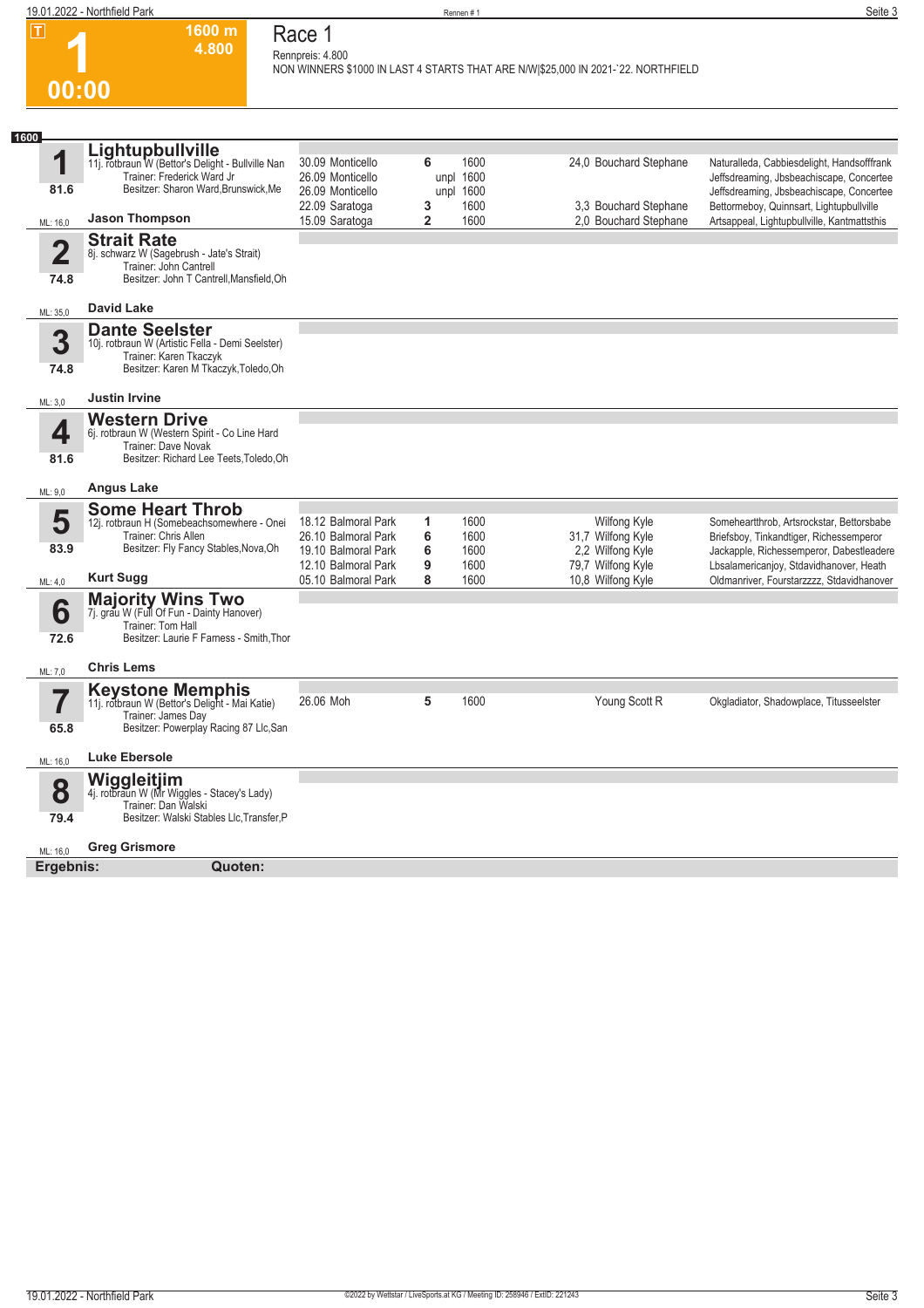**00:22**

## **Race 2**

**Rennpreis: 10.600**

**1600 m 10.600** 

**NON WINNERS 4 PARI-MUTUEL RACES OR \$30,000 LIFETIME.|AE: N/W 6 PM RACES OR \$40,000 LIFETIME. CLAIMING PRICE|\$20,000 (WITH ALLOWANCES). NORTHFIELD** 

| <b>Final Cheque</b><br>1<br>6j. rotbraun W (Justice Hall - Cheque Lavec)<br>Trainer: Matthew Burkholder<br>Besitzer: Matthew Burkholder, Cortland,<br>65.8<br><b>Luke Ebersole</b><br>ML: 11,0<br><b>Newsboy</b><br>$\overline{\mathbf{2}}$<br>4j. rotbraun W (Winning Fireworks - Lady Sj)<br>Trainer: Robert Krenitsky Jr<br>Besitzer: Cheryl A Vigneron, Williamsto<br>72.6<br><b>Denny Bucceri</b><br>ML: 13,0<br><b>Jekyil N Hyde</b><br>3<br>5j. rotbraun W (Whom Shall I Fear - Hit Girl)<br>Trainer: Jason Mcginnis<br>Besitzer: Thestable Jekyil N Hyde, Guel<br>88.5<br><b>Aaron Merriman</b><br>ML: 28,0<br><b>Awsome Paul</b><br>4<br>4j. rotbraun W (My Mvp - Awsome Andrea)<br>Trainer: Deborah De Wolfe<br>Besitzer: Deborah A De Wolfe, Mt Gilea<br>81.6<br><b>Jason Thompson</b><br>ML: 13,0<br><b>Heza Peter</b><br>5<br>6j. rotbraun W (Uncle Peter - Balmira Cc)<br>Trainer: John G Wengerd<br>Besitzer: North Park Stables, Warren, O<br>74.8<br><b>David Lake</b><br>ML: 21,0<br><b>Fulton's Fury</b><br>6<br>7j. rotbraun W (Chapter Seven - Miss Gibbons<br>Trainer: Keith Kash Jr<br>Besitzer: Cookie Ladies, Navarre, Oh<br>88.5<br>Keith Kash Jr<br>ML: 9,0<br><b>Future Mvp</b><br>4j. rotbraun W (My Mvp - Northmedo Blessing)<br>Trainer: Mike Medors<br>Besitzer: Robert C Sidley, Painesville, O<br>88.5<br><b>Chris Presley</b><br>ML: 3,0<br><b>Baby Yoda</b><br>8<br>4j. rotbraun W (Break The Bank K - Sugar)<br>Trainer: Edward Miller<br>Besitzer: Rebecca R Sugg, Polk, Oh; Wa<br>83.9<br><b>Kurt Sugg</b><br>ML: 10,0<br>Ergebnis:<br>Quoten: |      |  |
|---------------------------------------------------------------------------------------------------------------------------------------------------------------------------------------------------------------------------------------------------------------------------------------------------------------------------------------------------------------------------------------------------------------------------------------------------------------------------------------------------------------------------------------------------------------------------------------------------------------------------------------------------------------------------------------------------------------------------------------------------------------------------------------------------------------------------------------------------------------------------------------------------------------------------------------------------------------------------------------------------------------------------------------------------------------------------------------------------------------------------------------------------------------------------------------------------------------------------------------------------------------------------------------------------------------------------------------------------------------------------------------------------------------------------------------------------------------------------------------------------------------------------------------------------------------------------------------|------|--|
|                                                                                                                                                                                                                                                                                                                                                                                                                                                                                                                                                                                                                                                                                                                                                                                                                                                                                                                                                                                                                                                                                                                                                                                                                                                                                                                                                                                                                                                                                                                                                                                       | 1600 |  |
|                                                                                                                                                                                                                                                                                                                                                                                                                                                                                                                                                                                                                                                                                                                                                                                                                                                                                                                                                                                                                                                                                                                                                                                                                                                                                                                                                                                                                                                                                                                                                                                       |      |  |
|                                                                                                                                                                                                                                                                                                                                                                                                                                                                                                                                                                                                                                                                                                                                                                                                                                                                                                                                                                                                                                                                                                                                                                                                                                                                                                                                                                                                                                                                                                                                                                                       |      |  |
|                                                                                                                                                                                                                                                                                                                                                                                                                                                                                                                                                                                                                                                                                                                                                                                                                                                                                                                                                                                                                                                                                                                                                                                                                                                                                                                                                                                                                                                                                                                                                                                       |      |  |
|                                                                                                                                                                                                                                                                                                                                                                                                                                                                                                                                                                                                                                                                                                                                                                                                                                                                                                                                                                                                                                                                                                                                                                                                                                                                                                                                                                                                                                                                                                                                                                                       |      |  |
|                                                                                                                                                                                                                                                                                                                                                                                                                                                                                                                                                                                                                                                                                                                                                                                                                                                                                                                                                                                                                                                                                                                                                                                                                                                                                                                                                                                                                                                                                                                                                                                       |      |  |
|                                                                                                                                                                                                                                                                                                                                                                                                                                                                                                                                                                                                                                                                                                                                                                                                                                                                                                                                                                                                                                                                                                                                                                                                                                                                                                                                                                                                                                                                                                                                                                                       |      |  |
|                                                                                                                                                                                                                                                                                                                                                                                                                                                                                                                                                                                                                                                                                                                                                                                                                                                                                                                                                                                                                                                                                                                                                                                                                                                                                                                                                                                                                                                                                                                                                                                       |      |  |
|                                                                                                                                                                                                                                                                                                                                                                                                                                                                                                                                                                                                                                                                                                                                                                                                                                                                                                                                                                                                                                                                                                                                                                                                                                                                                                                                                                                                                                                                                                                                                                                       |      |  |
|                                                                                                                                                                                                                                                                                                                                                                                                                                                                                                                                                                                                                                                                                                                                                                                                                                                                                                                                                                                                                                                                                                                                                                                                                                                                                                                                                                                                                                                                                                                                                                                       |      |  |
|                                                                                                                                                                                                                                                                                                                                                                                                                                                                                                                                                                                                                                                                                                                                                                                                                                                                                                                                                                                                                                                                                                                                                                                                                                                                                                                                                                                                                                                                                                                                                                                       |      |  |
|                                                                                                                                                                                                                                                                                                                                                                                                                                                                                                                                                                                                                                                                                                                                                                                                                                                                                                                                                                                                                                                                                                                                                                                                                                                                                                                                                                                                                                                                                                                                                                                       |      |  |
|                                                                                                                                                                                                                                                                                                                                                                                                                                                                                                                                                                                                                                                                                                                                                                                                                                                                                                                                                                                                                                                                                                                                                                                                                                                                                                                                                                                                                                                                                                                                                                                       |      |  |
|                                                                                                                                                                                                                                                                                                                                                                                                                                                                                                                                                                                                                                                                                                                                                                                                                                                                                                                                                                                                                                                                                                                                                                                                                                                                                                                                                                                                                                                                                                                                                                                       |      |  |
|                                                                                                                                                                                                                                                                                                                                                                                                                                                                                                                                                                                                                                                                                                                                                                                                                                                                                                                                                                                                                                                                                                                                                                                                                                                                                                                                                                                                                                                                                                                                                                                       |      |  |
|                                                                                                                                                                                                                                                                                                                                                                                                                                                                                                                                                                                                                                                                                                                                                                                                                                                                                                                                                                                                                                                                                                                                                                                                                                                                                                                                                                                                                                                                                                                                                                                       |      |  |
|                                                                                                                                                                                                                                                                                                                                                                                                                                                                                                                                                                                                                                                                                                                                                                                                                                                                                                                                                                                                                                                                                                                                                                                                                                                                                                                                                                                                                                                                                                                                                                                       |      |  |
|                                                                                                                                                                                                                                                                                                                                                                                                                                                                                                                                                                                                                                                                                                                                                                                                                                                                                                                                                                                                                                                                                                                                                                                                                                                                                                                                                                                                                                                                                                                                                                                       |      |  |
|                                                                                                                                                                                                                                                                                                                                                                                                                                                                                                                                                                                                                                                                                                                                                                                                                                                                                                                                                                                                                                                                                                                                                                                                                                                                                                                                                                                                                                                                                                                                                                                       |      |  |
|                                                                                                                                                                                                                                                                                                                                                                                                                                                                                                                                                                                                                                                                                                                                                                                                                                                                                                                                                                                                                                                                                                                                                                                                                                                                                                                                                                                                                                                                                                                                                                                       |      |  |
|                                                                                                                                                                                                                                                                                                                                                                                                                                                                                                                                                                                                                                                                                                                                                                                                                                                                                                                                                                                                                                                                                                                                                                                                                                                                                                                                                                                                                                                                                                                                                                                       |      |  |
|                                                                                                                                                                                                                                                                                                                                                                                                                                                                                                                                                                                                                                                                                                                                                                                                                                                                                                                                                                                                                                                                                                                                                                                                                                                                                                                                                                                                                                                                                                                                                                                       |      |  |
|                                                                                                                                                                                                                                                                                                                                                                                                                                                                                                                                                                                                                                                                                                                                                                                                                                                                                                                                                                                                                                                                                                                                                                                                                                                                                                                                                                                                                                                                                                                                                                                       |      |  |
|                                                                                                                                                                                                                                                                                                                                                                                                                                                                                                                                                                                                                                                                                                                                                                                                                                                                                                                                                                                                                                                                                                                                                                                                                                                                                                                                                                                                                                                                                                                                                                                       |      |  |
|                                                                                                                                                                                                                                                                                                                                                                                                                                                                                                                                                                                                                                                                                                                                                                                                                                                                                                                                                                                                                                                                                                                                                                                                                                                                                                                                                                                                                                                                                                                                                                                       |      |  |
|                                                                                                                                                                                                                                                                                                                                                                                                                                                                                                                                                                                                                                                                                                                                                                                                                                                                                                                                                                                                                                                                                                                                                                                                                                                                                                                                                                                                                                                                                                                                                                                       |      |  |
|                                                                                                                                                                                                                                                                                                                                                                                                                                                                                                                                                                                                                                                                                                                                                                                                                                                                                                                                                                                                                                                                                                                                                                                                                                                                                                                                                                                                                                                                                                                                                                                       |      |  |
|                                                                                                                                                                                                                                                                                                                                                                                                                                                                                                                                                                                                                                                                                                                                                                                                                                                                                                                                                                                                                                                                                                                                                                                                                                                                                                                                                                                                                                                                                                                                                                                       |      |  |
|                                                                                                                                                                                                                                                                                                                                                                                                                                                                                                                                                                                                                                                                                                                                                                                                                                                                                                                                                                                                                                                                                                                                                                                                                                                                                                                                                                                                                                                                                                                                                                                       |      |  |
|                                                                                                                                                                                                                                                                                                                                                                                                                                                                                                                                                                                                                                                                                                                                                                                                                                                                                                                                                                                                                                                                                                                                                                                                                                                                                                                                                                                                                                                                                                                                                                                       |      |  |
|                                                                                                                                                                                                                                                                                                                                                                                                                                                                                                                                                                                                                                                                                                                                                                                                                                                                                                                                                                                                                                                                                                                                                                                                                                                                                                                                                                                                                                                                                                                                                                                       |      |  |
|                                                                                                                                                                                                                                                                                                                                                                                                                                                                                                                                                                                                                                                                                                                                                                                                                                                                                                                                                                                                                                                                                                                                                                                                                                                                                                                                                                                                                                                                                                                                                                                       |      |  |
|                                                                                                                                                                                                                                                                                                                                                                                                                                                                                                                                                                                                                                                                                                                                                                                                                                                                                                                                                                                                                                                                                                                                                                                                                                                                                                                                                                                                                                                                                                                                                                                       |      |  |
|                                                                                                                                                                                                                                                                                                                                                                                                                                                                                                                                                                                                                                                                                                                                                                                                                                                                                                                                                                                                                                                                                                                                                                                                                                                                                                                                                                                                                                                                                                                                                                                       |      |  |
|                                                                                                                                                                                                                                                                                                                                                                                                                                                                                                                                                                                                                                                                                                                                                                                                                                                                                                                                                                                                                                                                                                                                                                                                                                                                                                                                                                                                                                                                                                                                                                                       |      |  |
|                                                                                                                                                                                                                                                                                                                                                                                                                                                                                                                                                                                                                                                                                                                                                                                                                                                                                                                                                                                                                                                                                                                                                                                                                                                                                                                                                                                                                                                                                                                                                                                       |      |  |
|                                                                                                                                                                                                                                                                                                                                                                                                                                                                                                                                                                                                                                                                                                                                                                                                                                                                                                                                                                                                                                                                                                                                                                                                                                                                                                                                                                                                                                                                                                                                                                                       |      |  |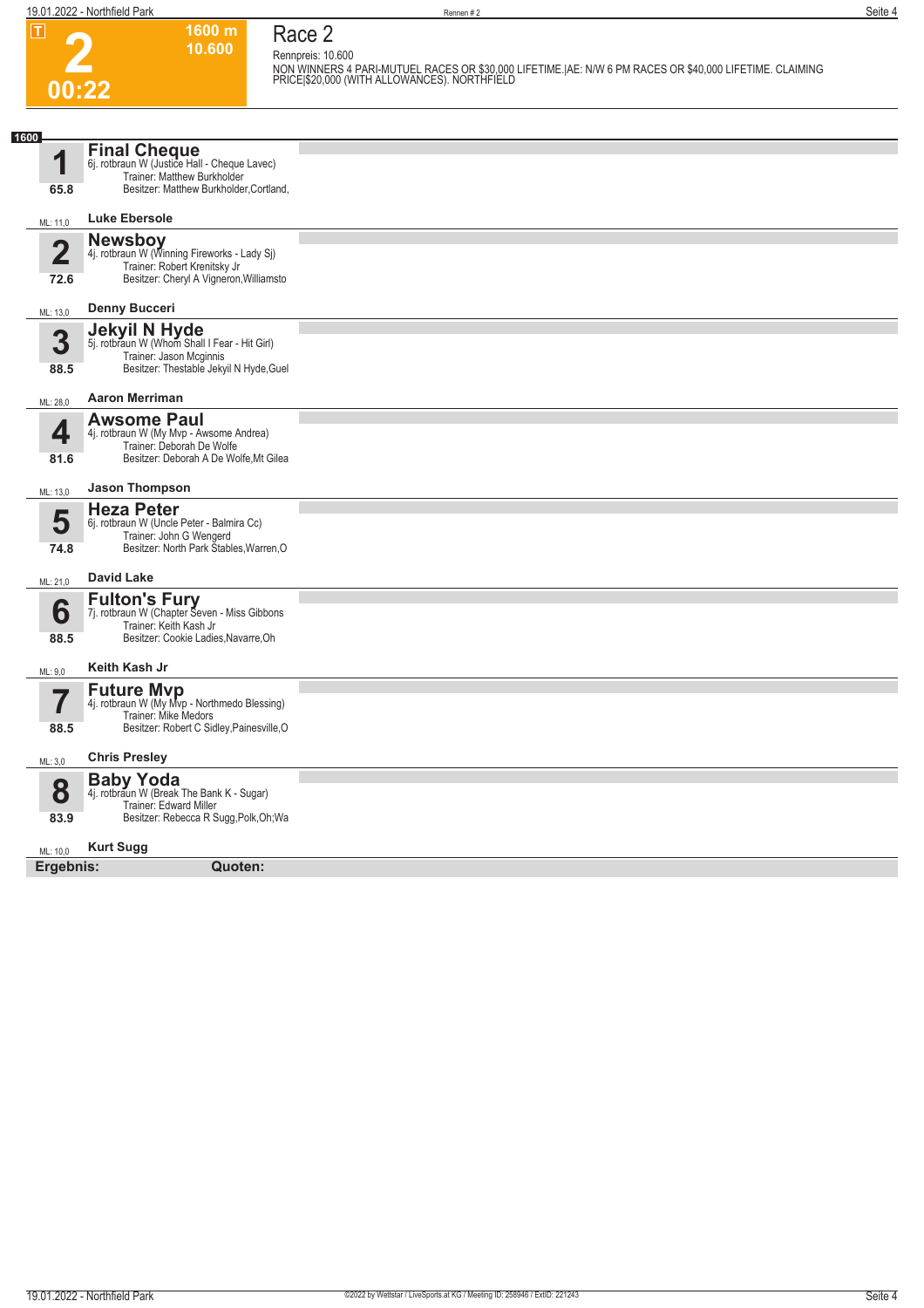**00:44**

**Race 3 Rennpreis: 7.800**

**1600 m 7.800** 

**NON WINNERS \$3500 IN LAST 4 STARTS. NO. 9 STARTS FROM|2ND TIER NORTHFIELD TRAINER CHANGE HN 4 R. LAKE TO A.|LAKE HN 5 ANGELO J FRA & HN 7 FOCUS POWER - ELIGIBLE AT TIME OF ENTRY** 

| 1600                            |                                                                                                                                                 |  |
|---------------------------------|-------------------------------------------------------------------------------------------------------------------------------------------------|--|
| и<br>83.9                       | <b>Tap Tap Tap</b><br>6j. rotbraun W (Mcardle - Bombilla Hanover)<br>Trainer: Crist Hershberger<br>Besitzer: George A & Rose Bonomo, N          |  |
| ML: 3,0                         | <b>Kurt Sugg</b>                                                                                                                                |  |
| $\overline{\mathbf{2}}$<br>72.6 | <b>Locamotion Fred</b><br>7j. grau H (Fred And Ginger - Locamotion Bab<br>Trainer: Becky Zubkoff<br>Besitzer: Rebecca M Zubkoff, South Sal      |  |
| ML: 13,0                        | Eric Tharps Jr.                                                                                                                                 |  |
| 3<br>65.8                       | <b>Mr Match On Beach</b><br>9j. rotbraun W (Mach Three - Shannon Deja V<br>Trainer: Elizabeth Tolley<br>Besitzer: Elizabeth Tolley, Lasalle, Mi |  |
| ML: 13,0                        | <b>Luke Ebersole</b>                                                                                                                            |  |
| 4<br>81.6                       | <b>Rockin Machine</b><br>8j. rotbraun W (Rockin Image - Onawish Hano<br>Trainer: Angus Lake<br>Besitzer: Sharon S Dalke, Riverdale, Mi          |  |
| ML: 21,0                        | <b>Angus Lake</b>                                                                                                                               |  |
| 5<br>88.5                       | Angelo J Fra<br>10j. rotbraun W (The Panderosa - Caila Fra)<br>Trainer: Keith Kash Jr<br>Besitzer: L'emmur Stable Llc, Hudson, O                |  |
| ML: 28,0                        | Keith Kash Jr                                                                                                                                   |  |
| 6<br>72.6                       | <b>Caviart Cooper</b><br>6j. grau W (Dragon Again - Caviart Callie)<br>Trainer: Herman Hagerman<br>Besitzer: Taliyah D Šmith, Lancaster, Tx     |  |
| ML: 55,0                        | <b>Chris Lems</b>                                                                                                                               |  |
| 86.2                            | <b>Focus Power</b><br>10j. grau W (Shadow Play - Luv's For Ever)<br>Trainer: Betty Clegg<br>Besitzer: Betty Jo Clegg, Northfield, Oh            |  |
| ML: 21,0                        | <b>Nick Clegg</b>                                                                                                                               |  |
| 8<br>74.8                       | <b>Abacus</b><br>4j. grau W (A Rocknroll Dance - Somwherovra<br>Trainer: Jason Seymour<br>Besitzer: Rocky R Wingfield, Onsted, Mi;              |  |
| ML: 21,0                        | <b>David Lake</b>                                                                                                                               |  |
| 9<br>81.6                       | <b>Excavator</b><br>6j. grau W (Pet Rock - My Fave Wave)<br>Trainer: Sam Mignano<br>Besitzer: Sam Mignano, Monroe, Mi                           |  |
|                                 | <b>Jason Thompson</b>                                                                                                                           |  |
| ML: 21,0<br>Ergebnis:           | Quoten:                                                                                                                                         |  |
|                                 |                                                                                                                                                 |  |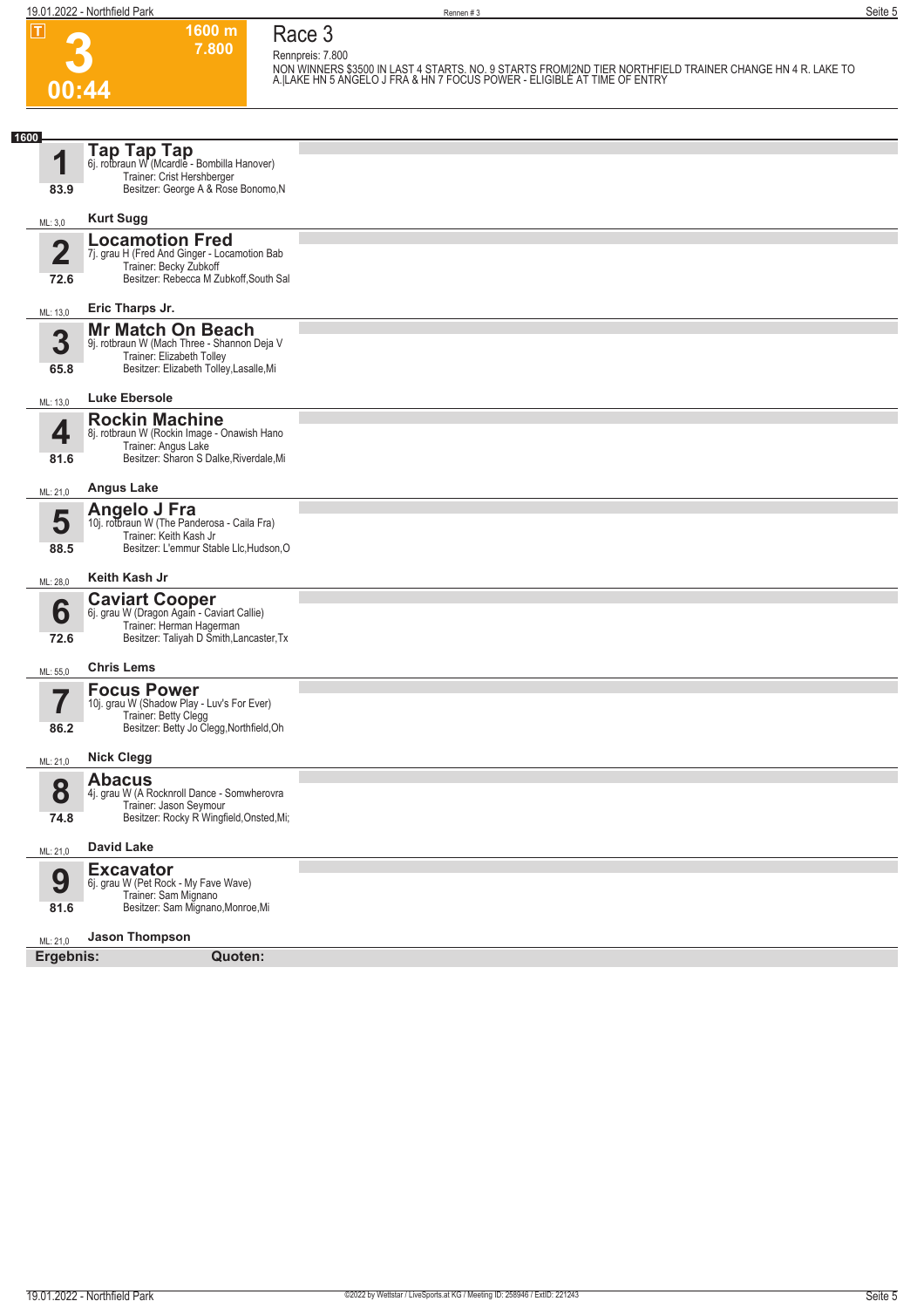| $ \mathbf{T} $<br>01:06  | 1600 m<br>7.800                                                              | Race 4<br>Rennpreis: 7.800<br>NON WINNERS \$3500 IN LAST 4 STARTS (MARES ALLOWED 20%). NORTHFIELD |
|--------------------------|------------------------------------------------------------------------------|---------------------------------------------------------------------------------------------------|
| 1600                     |                                                                              |                                                                                                   |
| 1                        | Hititoutofthepark<br>9j. grau W (Yankee Glide - Celebrity Liza)              |                                                                                                   |
| 65.8                     | Trainer: Ethan Sisco<br>Besitzer: Oldford Racing Llc, Port Huron             |                                                                                                   |
| ML: 26,0                 | <b>Luke Ebersole</b>                                                         |                                                                                                   |
| $\overline{\mathbf{2}}$  | <b>Samis Rolin Stone</b>                                                     |                                                                                                   |
|                          | 7j. rotbraun S (Wishing Stone - Sammie's Girl)<br>Trainer: Marion Chupp      |                                                                                                   |
| 88.5                     | Besitzer: Leroy E Raber, Fredericksbur                                       |                                                                                                   |
| ML: 28,0                 | <b>Aaron Merriman</b>                                                        |                                                                                                   |
| 3                        | <b>Enforce The Law</b><br>5j. rotbraun W (Triumphant Caviar - Shez Jailb     |                                                                                                   |
| 59.0                     | Trainer: Joseph Kramp<br>Besitzer: Joseph M Kramp, Northfield, O             |                                                                                                   |
| ML: 45,0                 | <b>Hunter Myers</b>                                                          |                                                                                                   |
|                          | <b>Heidi's Heart</b>                                                         |                                                                                                   |
| 4                        | 6j. rotbraun S (Uncle Peter - Luvyaformiles)<br>Trainer: Jessica Roegner     |                                                                                                   |
| 79.4                     | Besitzer: Judy L Roegner, Croswell, Mi                                       |                                                                                                   |
| ML: 24,0                 | <b>Greg Grismore</b>                                                         |                                                                                                   |
| 5                        | <b>Safe And Sound</b><br>6j. rotbraun W (Colie's - Active Charmer)           |                                                                                                   |
| 74.8                     | Trainer: David Lake<br>Besitzer: Marjorie K Deshetsky, North B               |                                                                                                   |
| ML: 26,0                 | <b>David Lake</b>                                                            |                                                                                                   |
|                          | <b>Just Enuf Sass</b>                                                        |                                                                                                   |
| 6                        | 6j. rotbraun S (Boy Band - Sassy's Child)<br>Trainer: Kent Sherman           |                                                                                                   |
| 72.6                     | Besitzer: Racing To Win Stable, Chitten                                      |                                                                                                   |
| ML: 26,0                 | <b>Chris Lems</b>                                                            |                                                                                                   |
| $\overline{\phantom{a}}$ | <b>Infrontandforgetit</b><br>7j. rotbraun S (Dontyouforgetit - Front End Rat |                                                                                                   |
| 86.2                     | Trainer: Betty Clegg<br>Besitzer: Betty Jo Clegg, Northfield, Oh             |                                                                                                   |
| ML: 26,0                 | <b>Nick Clegg</b>                                                            |                                                                                                   |
|                          | <b>My Cousin Eileen</b>                                                      |                                                                                                   |
| 8                        | 5j. grau S (Uncle Peter - Renees Pockets)<br>Trainer: Dan Walski             |                                                                                                   |
| 83.9                     | Besitzer: Walski Stables Llc, Transfer, P                                    |                                                                                                   |
| ML: 26,0                 | <b>Kurt Sugg</b>                                                             |                                                                                                   |
| Ergebnis:                | Quoten:                                                                      |                                                                                                   |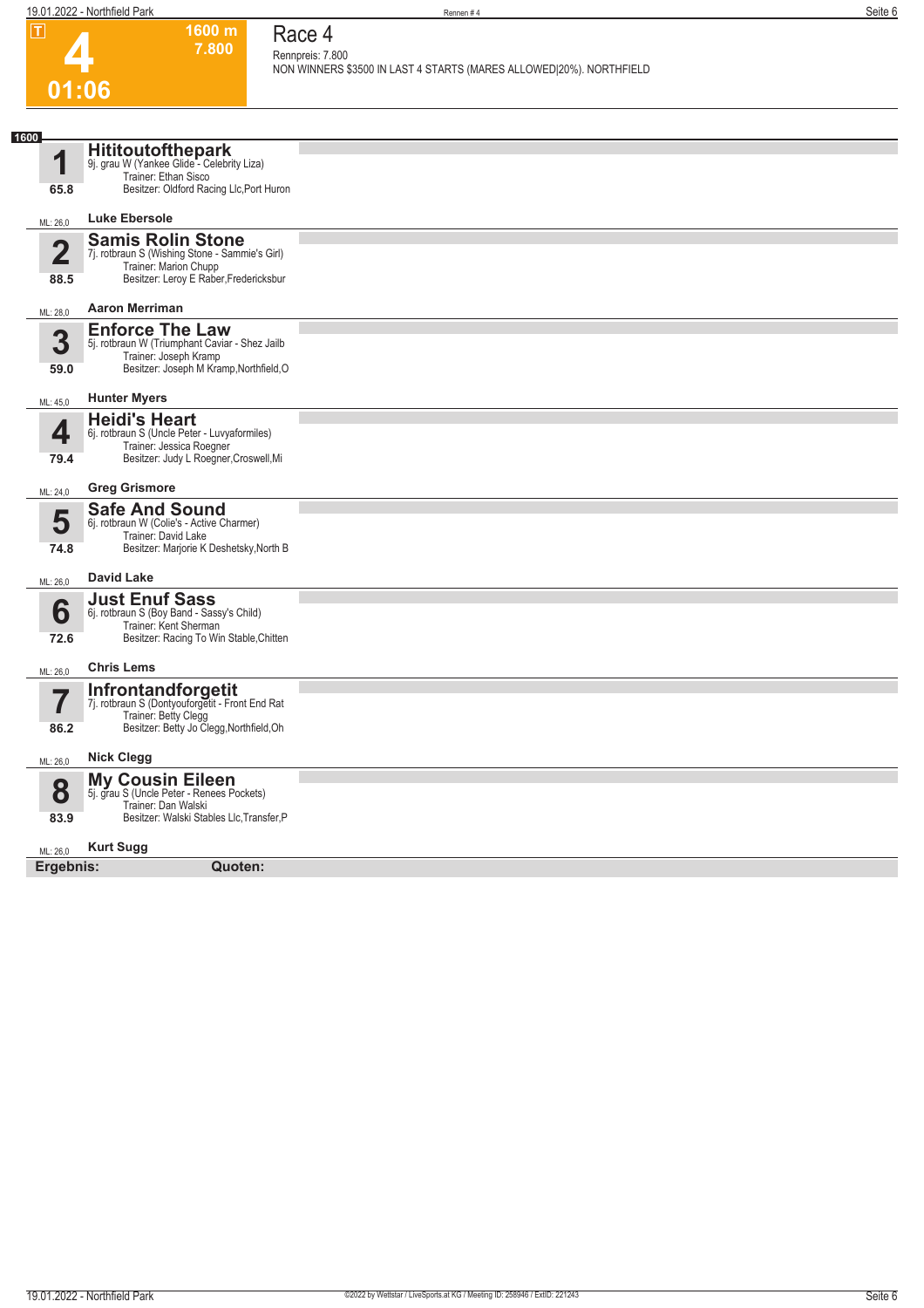**Race 5 Rennpreis: 5.800**

**1600 m 5.800** 



**CLAIMING \$6000 (WITH ALLOWANCES). NORTHFIELD TRAINER|CHANGE HN 6 A. MILLS TO B. RHOADES HN 1 & HN 5|UNCOUPLED DUE TO BONAFIDE SEPARATE OWNERSHIP** 

| 1600                            |                                                                                                                                              |                                     |                                        |                                                  |                                                                                                                         |
|---------------------------------|----------------------------------------------------------------------------------------------------------------------------------------------|-------------------------------------|----------------------------------------|--------------------------------------------------|-------------------------------------------------------------------------------------------------------------------------|
| 1                               | <b>Out Wit</b><br>8j. rotbraun W (Van Hanover - Win Sums Last<br>Trainer: Tom Hall                                                           |                                     |                                        |                                                  |                                                                                                                         |
| 88.5                            | Besitzer: Laurie F Farness - Smith, Thor                                                                                                     |                                     |                                        |                                                  |                                                                                                                         |
| ML: 45,0                        | Keith Kash Jr                                                                                                                                |                                     |                                        |                                                  |                                                                                                                         |
| $\overline{\mathbf{2}}$<br>99.8 | <b>Giuseppe Mollusca</b><br>9j. rotbraun W (Whosurboy - Misster Wilker)<br>Trainer: Lauren Harmon<br>Besitzer: Timothy J Deaton, Lebanon, O  |                                     |                                        |                                                  |                                                                                                                         |
| ML: 5,0                         | <b>Tim Deaton</b>                                                                                                                            |                                     |                                        |                                                  |                                                                                                                         |
| 3<br>72.6                       | In Commando<br>13j. rotbraun W (Camluck - Lingerie)<br>Trainer: Johnny Yoder<br>Besitzer: Dawnelle Mock, Houston, Pa                         | 14.12 Wdb<br>30.11 Wdb<br>16.11 Wdb | 1600<br>1<br>1600<br>unpl<br>6<br>1600 | 17,2 Christoforou Chris<br>3,5 Jamieson Jody C   | Incommando, Amazonart, Skymcfly<br>Grinformoney, Hilarioushalo, Thatsthelife<br>Leafsandwings, Anderlecht, Grinformoney |
| ML: 4,0                         | <b>Chris Lems</b>                                                                                                                            | 09.11 Wdb<br>30.10 Moh              | 1600<br>10<br>6<br>1600                | 20,2 Boughton David M<br><b>Boughton David M</b> | Winningdream, Shippsxpectancy, Kindlypoe<br>Santannabluechip, Collegemajor, Littlebrow                                  |
| 4<br>72.6                       | <b>ER Simon</b><br>8j. rotbraun W (Real Desire - Shezahotmark)<br>Trainer: James Stiltner li<br>Besitzer: Dr E Edward Ward, West Libe        |                                     |                                        |                                                  |                                                                                                                         |
| ML: 6,0                         | <b>Denny Bucceri</b>                                                                                                                         |                                     |                                        |                                                  |                                                                                                                         |
| 5<br>83.9                       | <b>Redwoods Hanover</b><br>6j. rotbraun W (Dragon Again - Rusty Richards<br>Trainer: Tom Hall<br>Besitzer: Thomas D Hall, Shiloh, Oh         |                                     |                                        |                                                  |                                                                                                                         |
| ML: 8,0                         | <b>Kurt Sugg</b>                                                                                                                             |                                     |                                        |                                                  |                                                                                                                         |
| 6<br>88.5                       | <b>Wheatley Wildcat</b><br>7j. rotbraun W (Woodstock - Cincy Kathy G)<br>Trainer: Bill Rhoades<br>Besitzer: Vip Internet Stable Llc, Piscata |                                     |                                        |                                                  |                                                                                                                         |
| ML: 8,0                         | <b>Aaron Merriman</b>                                                                                                                        |                                     |                                        |                                                  |                                                                                                                         |
|                                 | <b>Beach Shootingstar</b><br>7j. rotbraun W (Straight Shooting - Look To Th<br>Trainer: Chris Allen                                          |                                     |                                        |                                                  |                                                                                                                         |
| 72.6                            | Besitzer: 4 Aces Racing Stable, Sullivan                                                                                                     |                                     |                                        |                                                  |                                                                                                                         |
| ML: 9,0                         | Eric Tharps Jr.                                                                                                                              |                                     |                                        |                                                  |                                                                                                                         |
| 8                               | <b>Master Smile</b><br>9j. rotbraun W (Vintage Master - Leavea Smile<br>Trainer: Angus Lake                                                  |                                     |                                        |                                                  |                                                                                                                         |
| 81.6                            | Besitzer: Angus D Lake, Anderson, In                                                                                                         |                                     |                                        |                                                  |                                                                                                                         |
| ML: 26,0                        | <b>Angus Lake</b>                                                                                                                            |                                     |                                        |                                                  |                                                                                                                         |
| Ergebnis:                       | Quoten:                                                                                                                                      |                                     |                                        |                                                  |                                                                                                                         |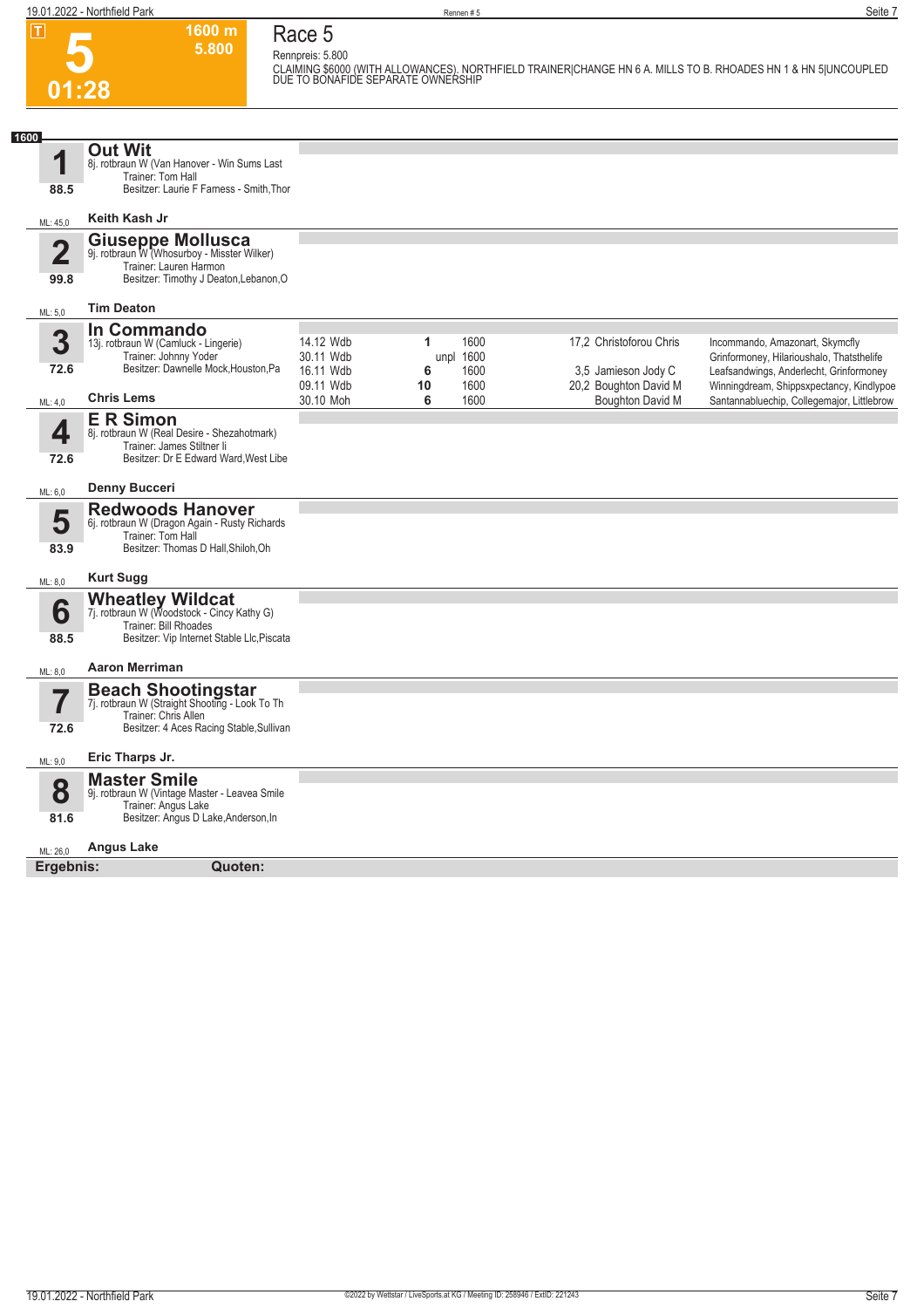### **Race 6 Rennpreis: 9.800**

**6 01:50**

**9.800** 

**1600 m**

| Refilibiers, 9,000                                                                                                                         |
|--------------------------------------------------------------------------------------------------------------------------------------------|
| NON WINNERS \$5000 IN LAST 4 STARTS. AE: FILLIES &IMARES N/W 5 PARI-MUTUEL RACES. NORTHFIELD TRAINER CHANGEIHN<br>5 E. MILLER TO M. WOLLAM |

| 1600                            |                                                                                                                                                  |  |
|---------------------------------|--------------------------------------------------------------------------------------------------------------------------------------------------|--|
| 1                               | Yankees Image<br>6j. rotbraun H (Winbak Yankee - Livias Secret)                                                                                  |  |
| 72.6                            | Trainer: Marion Chupp<br>Besitzer: Leroy E Raber, Fredericksbur                                                                                  |  |
| ML: 5,0                         | <b>Chris Lems</b>                                                                                                                                |  |
| $\overline{2}$<br>72.6          | <b>Cruzen Cassi</b><br>7j. rotbraun W (Cassis - Registered Nurse)<br>Trainer: Becky Zubkoff<br>Besitzer: Rebecca M Zubkoff, South Sal            |  |
| ML: 8,0                         | Eric Tharps Jr.                                                                                                                                  |  |
| 3<br>88.5                       | <b>Foxy Trottin Stick</b><br>6j. rotbraun W (Big Stick Lindy - Foxy Roxy)<br>Trainer: John Oliverio<br>Besitzer: Pollack Racing Llc, Venetia, Pa |  |
| ML: 35,0                        | <b>Aaron Merriman</b>                                                                                                                            |  |
| 4<br>79.4                       | <b>Outofbait</b><br>7j. schwarz S (Abc Garland - Cr Gone Fishin)<br>Trainer: Mervin Schmucker<br>Besitzer: Rocking Meadows Stable, Gra           |  |
| ML: 26,0                        | <b>Greg Grismore</b>                                                                                                                             |  |
| 5<br>88.5                       | Tc's Happy Times<br>7j. grau W (Triumphant Caviar - Happy Everyt<br>Trainer: Jay Weller<br>Besitzer: Louise A & Jay W Weller, Rep                |  |
| ML: 3,0                         | <b>Chris Presley</b>                                                                                                                             |  |
| 6<br>83.9                       | <b>Fingals Wave</b><br>6j. rotbraun W (Kadabra - Serenas Genie)<br>Trainer: Jessica Roegner<br>Besitzer: Paul M O'Neil, Saratoga Sprin           |  |
| ML: 55,0                        | <b>Kurt Sugg</b>                                                                                                                                 |  |
| $\overline{\mathbf{7}}$<br>65.8 | <b>Fawn De Touch</b><br>4j. rotbraun S (Touchdown Town - Nicole Hall)<br>Trainer: Miles Wollam<br>Besitzer: Byler Stable, Middlefield, Oh        |  |
| ML: 26,0                        | <b>Luke Ebersole</b>                                                                                                                             |  |
| 8<br>59.0                       | <b>Marty De Vie</b><br>9j. rotbraun W (Explosive Matter - On Broadwa<br>Trainer: Jennifer Carpenter<br>Besitzer: Jennifer L Carpenter, Toledo,   |  |
| ML: 26,0                        | <b>Hunter Myers</b>                                                                                                                              |  |
| Ergebnis:                       | Quoten:                                                                                                                                          |  |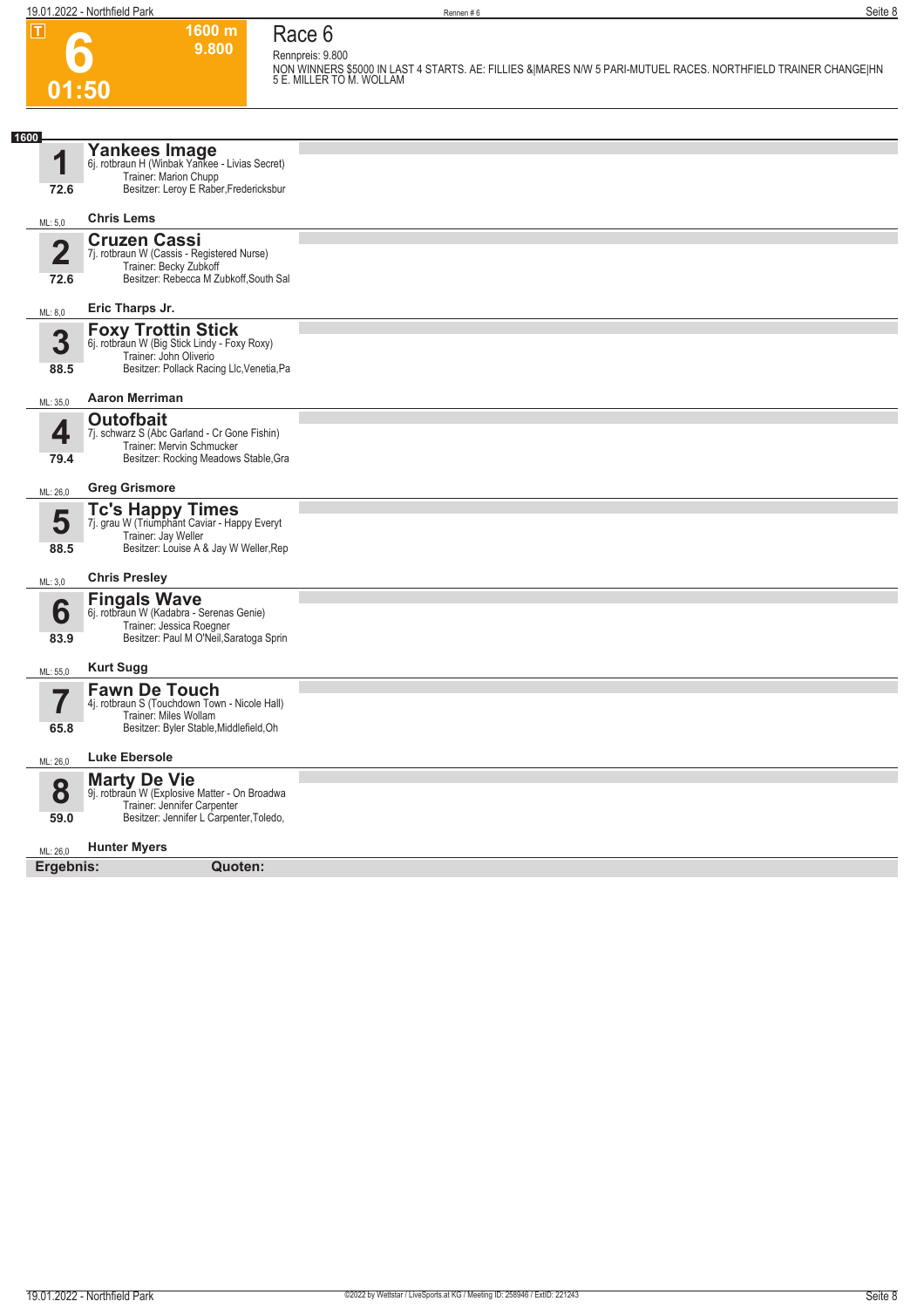**7 02:12** **Race 7 Rennpreis: 8.200**

**1600 m 8.200** 

**FILLIES & MARES NON WINNERS 1 PARI-MUTUEL RACE OR|\$10,000 LIFETIME. AE: N/W 2 PM RACES OR \$20,000 LIFETIME.|CLAIMING PRICE \$10,000 (WITH ALLOWANCES). NO. 9 STARTS FROM 2ND TIER NORTHFIELD** 

| 1600                    |                                                                                                                                             |  |
|-------------------------|---------------------------------------------------------------------------------------------------------------------------------------------|--|
| 1                       | <b>Roulette Blue Chip</b><br>5j. rotbraun S (Art Major - Blackjack Princess)<br>Trainer: Cory Kreiser                                       |  |
| 65.8                    | Besitzer: Robert J Beachy, Berlin, Oh                                                                                                       |  |
| ML: 24,0                | Luke Ebersole                                                                                                                               |  |
| $\overline{\mathbf{2}}$ | <b>Always Raisin Hill</b><br>4j. grau S (Racing Hill - Love Power)<br>Trainer: John Cantrell                                                |  |
| 88.5                    | Besitzer: Clayton Howard, Sandusky, O                                                                                                       |  |
| ML: 16,0                | Keith Kash Jr                                                                                                                               |  |
| 3<br>59.0               | <b>Scarlet Dragon</b><br>4j. rotbraun S (Betterthancheddar - Kays Drag<br>Trainer: Jimmy Lupton<br>Besitzer: James L Lupton, Mt Gilead, Oh  |  |
| ML: 4,0                 | <b>Hunter Myers</b>                                                                                                                         |  |
| 4<br>86.2               | <b>Sheza Gamer</b><br>4j. rotbraun S (Sportswriter - Cams Cupid)<br>Trainer: Rick Mapes<br>Besitzer: Crazy Parrot Farm, Llc, Leand          |  |
| ML: 9,0                 | <b>Joey Mapes</b>                                                                                                                           |  |
| 5<br>88.5               | <b>Heavens Hope</b><br>5j. rotbraun S (Rock N Roll Heaven - Sure Fun<br>Trainer: Bill Rhoades<br>Besitzer: David A Beachy, Berlin, Oh       |  |
| ML: 6,0                 | <b>Aaron Merriman</b>                                                                                                                       |  |
| 6<br>74.8               | <b>Crazy Lucky</b><br>3j. rotbraun S (Luck Be Withyou - St Patty's Lo<br>Trainer: Larry Foos<br>Besitzer: Susan Marie Foos, Gibsonbur       |  |
| ML: 13,0                | <b>David Lake</b>                                                                                                                           |  |
|                         | <b>Leaping Dreams</b><br>6j. rotbraun S (Dapper Baron Two - Gilla Drea<br>Trainer: Amy Wengerd                                              |  |
| 81.6                    | Besitzer: Amy L Wengerd, Wooster, Oh                                                                                                        |  |
| ML: 26,0                | <b>Jason Thompson</b>                                                                                                                       |  |
| 8<br>72.6               | <b>Foro One Kay</b><br>4j. rotbraun S (Time To Roll - Mystical Lauren)<br>Trainer: Logan Powell<br>Besitzer: Allan Schmucker Jr, Harlan, In |  |
| ML: 26,0                | <b>Chris Lems</b>                                                                                                                           |  |
| 9<br>83.9               | <b>Wall Of Dragons</b><br>5j. grau S (Dragon Again - Redwalls)<br>Trainer: Jayme Laing<br>Besitzer: Stephen N Reis, Republic, Oh            |  |
| ML: 16,0                | <b>Kurt Sugg</b>                                                                                                                            |  |
| Ergebnis:               | Quoten:                                                                                                                                     |  |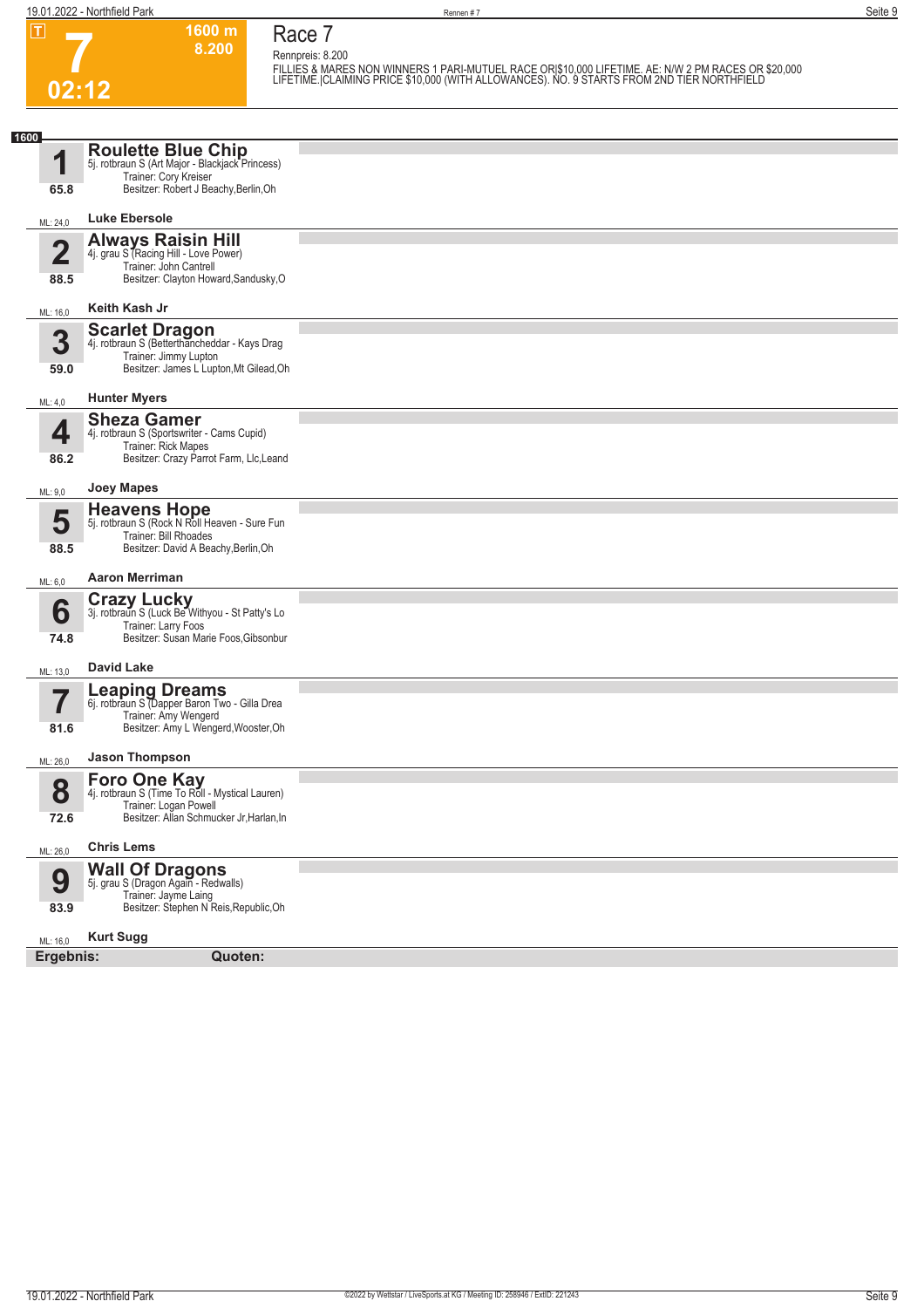**Race 8 Rennpreis: 9.600**

**1600 m 9.600** 



**NON WINNERS 2 PARI-MUTUEL RACES OR \$20,000 LIFETIME.|NO. 9 STARTS FROM 2ND TIER NORTHFIELD TRAINER CHANGE HN|8 T. MILLER TO M. SCHMUCKER** 

| 1600                   |                                                                                                                                                 |  |
|------------------------|-------------------------------------------------------------------------------------------------------------------------------------------------|--|
| И                      | <b>Cliffs Of Moher</b><br>4j. grau W (Dontyouforgetit - Edith's Irish Rose<br>Trainer: Charlie Myrick                                           |  |
| 74.8                   | Besitzer: Second Chance Stable Inc,R                                                                                                            |  |
| ML: 9,0                | <b>David Lake</b>                                                                                                                               |  |
| $\overline{2}$<br>72.6 | <b>Bones Jones</b><br>5j. rotbraun H (Credit Winner - Aurova Hanove<br>Trainer: Herman Hagerman<br>Besitzer: Dm Equine Llc, Millersburg, Oh     |  |
| ML: 28,0               | <b>Chris Lems</b>                                                                                                                               |  |
| 3<br>88.5              | <b>Officerincommand</b><br>4j. rotbraun W (Macduffie - Hall Of Beauty)<br>Trainer: Kevin Johnson<br>Besitzer: Betcha Win Stable Llc, Whites     |  |
| ML: 6,0                | <b>Aaron Merriman</b>                                                                                                                           |  |
| 4<br>65.8              | <b>Save The Goal</b><br>4j. rotbraun W (Spring Goal - I'd Rather Walk)<br>Trainer: Jeff Ebersole<br>Besitzer: Joe D & Katie N Nesselroad,       |  |
| ML: 45,0               | <b>Luke Ebersole</b>                                                                                                                            |  |
| 5<br>99.8              | JI Choochootrain<br>5j. rotbraun W (Andover's Son - Jl Linda's Star<br>Trainer: Larry Ferrari<br>Besitzer: Kiesha Ferrari, Macedonia, Oh        |  |
| ML: 7,0                | <b>Tim Deaton</b>                                                                                                                               |  |
| 6<br>83.9              | <b>Sizzling Sonata</b><br>5j. grau W (Dontyouforgetit - Tt'ssizzlinsally)<br>Trainer: Dairl Evans Jr<br>Besitzer: Timura Trotters Inc, Wooster, |  |
| ML: 26,0               | <b>Wyatt Irvine</b>                                                                                                                             |  |
| 7<br>88.5              | <b>Indianas Mymvp</b><br>5j. rotbraun W (My Mvp - Indiana Hanover)<br>Trainer: Tom O'Donnell<br>Besitzer: Thomas A O'Donnell, Berlin C          |  |
| ML: 16,0               | Keith Kash Jr                                                                                                                                   |  |
| 8<br>79.4              | <b>Shamrocks</b><br>4j. rotbraun H (Muscle Hill - Buck I St Pat)<br>Trainer: Mervin Schmucker<br>Besitzer: Mervin J Schmucker, Grabill, In      |  |
| ML: 26,0               | <b>Greg Grismore</b>                                                                                                                            |  |
| 9<br>83.9              | <b>Uncle Victory</b><br>4j. grau W (Uncle Peter - Victory Is Coming)<br>Trainer: Jerome Arendash<br>Besitzer: Steven Arendash, Munroe Fall      |  |
| ML: 13,0               | <b>Kurt Sugg</b>                                                                                                                                |  |
| Ergebnis:              | Quoten:                                                                                                                                         |  |
|                        |                                                                                                                                                 |  |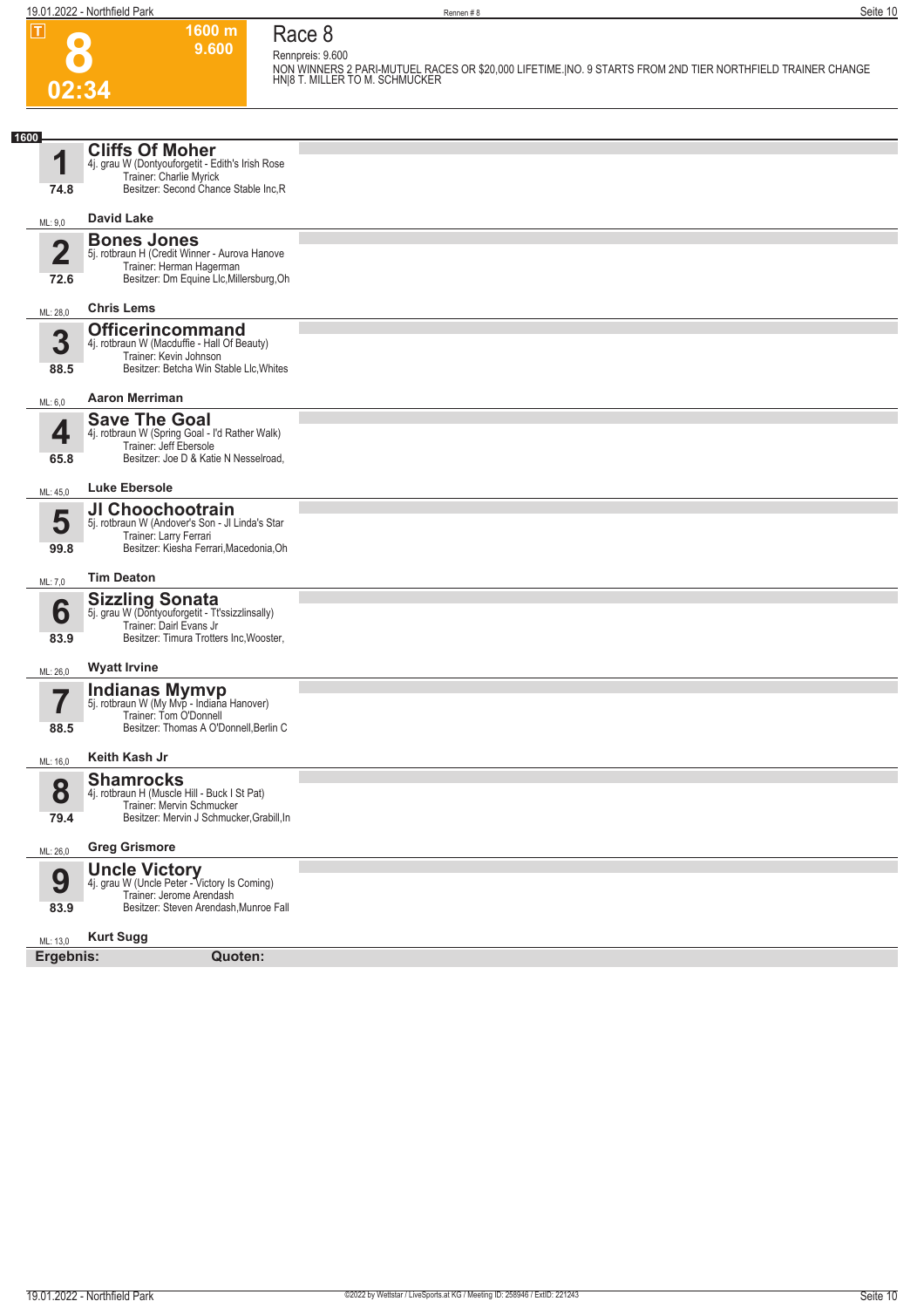

#### **1600 m 4.800 Race 9 Rennpreis: 4.800**

**NON WINNERS 1 PARI-MUTUEL RACE OR \$10,000 LIFETIME.|CLAIMING PRICE \$7500 (WITH ALLOWANCES). NORTHFIELD** 

| 1600                    |                                                                         |  |
|-------------------------|-------------------------------------------------------------------------|--|
|                         | Rockin' Artsy<br>4j. rotbraun S (Rockin Image - Artsy Princess)         |  |
| 1                       | Trainer: Brian J Miller                                                 |  |
| 83.9                    | Besitzer: Broekhuis Stables Llc, Holland                                |  |
| ML: 7,0                 | J D Wengerd                                                             |  |
|                         | <b>Whiski Player</b><br>4j. rotbraun W (Strong Player - Blueridge Twili |  |
| $\overline{2}$          | Trainer: Jayne Weller                                                   |  |
| 65.8                    | Besitzer: Stephen N Reis, Republic, Oh                                  |  |
| ML: 21,0                | <b>Luke Ebersole</b>                                                    |  |
| 3                       | Joey The Rocket<br>3j. rotbraun W (Beckhams Z Tam - Yanklet Ha          |  |
|                         | Trainer: Rick Mapes                                                     |  |
| 86.2                    | Besitzer: Ricky Dean Mapes, Macedoni                                    |  |
| ML: 26,0                | Joey Mapes                                                              |  |
|                         | <b>Royal Chief</b>                                                      |  |
| 4                       | 4j. rotbraun W (Rockin Image - Yes We Did)<br>Trainer: Bill Rhoades     |  |
| 88.5                    | Besitzer: Vip Internet Stable Llc, Piscata                              |  |
| ML: 2,0                 | <b>Aaron Merriman</b>                                                   |  |
| 5                       | Revenge Party<br>4j. rotbraun S (Always B Miki - Perfect Sport)         |  |
|                         | Trainer: Jason Seymour                                                  |  |
| 74.8                    | Besitzer: Jason D Seymour, Adrian, Mi;                                  |  |
| ML: 13,0                | <b>David Lake</b>                                                       |  |
|                         | <b>Gibbs Rules</b>                                                      |  |
| 6                       | 4j. rotbraun H (Sunshine Beach - Claudia C)<br>Trainer: Joseph Kramp    |  |
| 74.8                    | Besitzer: Rosy E Weaver, Beach City, O                                  |  |
| ML: 55,0                | <b>Justin Irvine</b>                                                    |  |
|                         | Heerztheboozecruz                                                       |  |
| $\overline{\mathbf{7}}$ | 5j. grau W (Yankee Cruiser - Pearl Berley)<br>Trainer: Larry Clabaugh   |  |
| 88.5                    | Besitzer: Heerzthestock Inc, Bucyrus, O                                 |  |
| ML: 26,0                | Keith Kash Jr                                                           |  |
|                         | <b>Willie Brennan</b>                                                   |  |
| 8                       | 5j. rotbraun W (Westwardho Hanover - Stayou<br>Trainer: Jimmy Lupton    |  |
| 59.0                    | Besitzer: Bartley Traditions Racing, Pick                               |  |
| ML: 5,0                 | <b>Hunter Myers</b>                                                     |  |
| Ergebnis:               | Quoten:                                                                 |  |
|                         |                                                                         |  |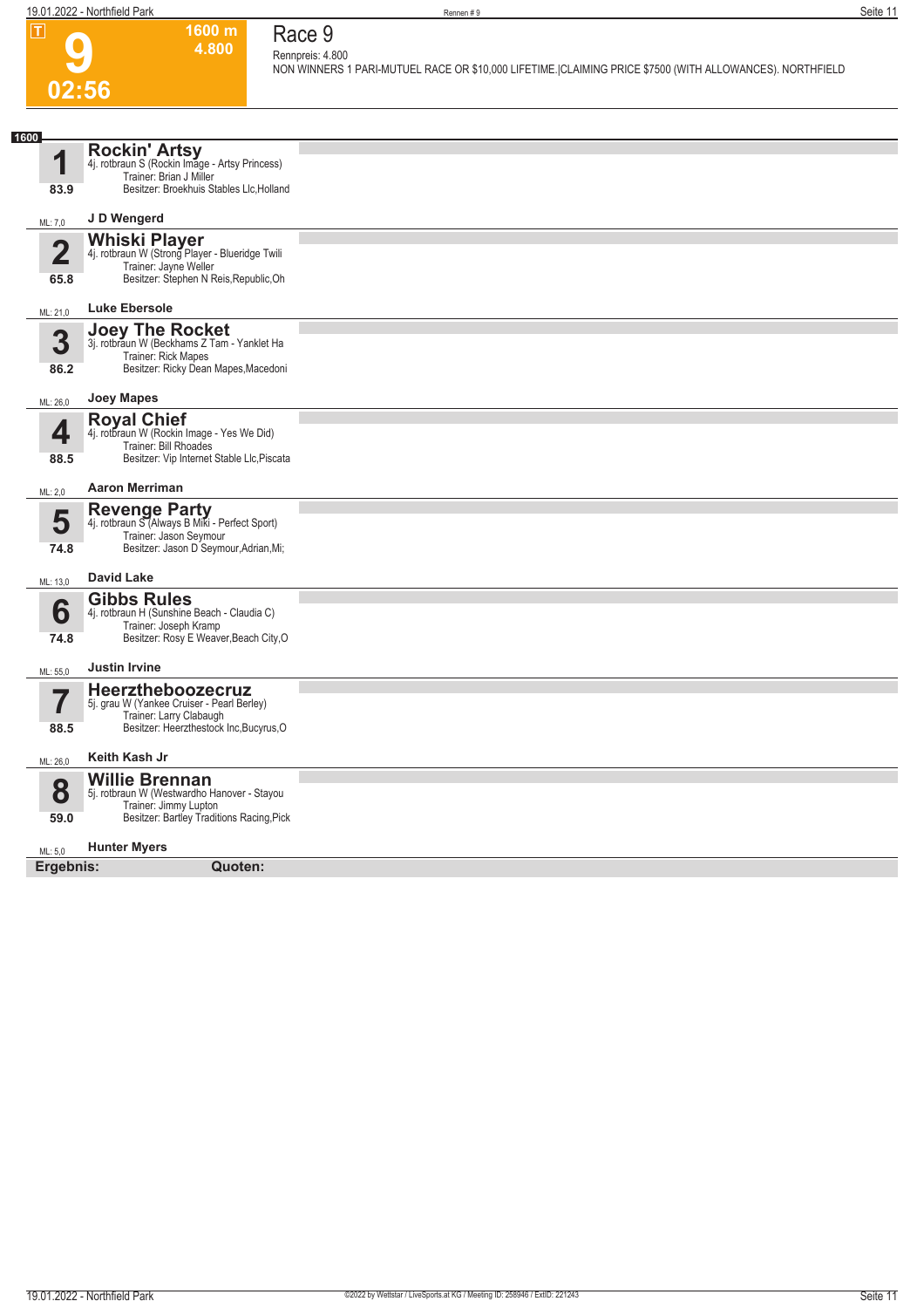**Race 10**

**10.600** 

**1600 m**

**Rennpreis: 10.600**

**10 03:18**

 $\boxed{1}$ 

**NON WINNERS 4 PARI-MUTUEL RACES OR \$30,000 LIFETIME.|AE: N/W 6 PM RACES OR \$40,000 LIFETIME. CLAIMING PRICE|\$20,000 (WITH ALLOWANCES). NORTHFIELD** 

| 1600                            |                                                                                                                                                 |  |
|---------------------------------|-------------------------------------------------------------------------------------------------------------------------------------------------|--|
| 1<br>88.5                       | <b>Northern Ashlee</b><br>7j. rotbraun S (Guccio - Duchess Hall)<br>Trainer: Melvin Miller<br>Besitzer: Miller's Deja Vu Stable, Mount          |  |
| ML: 55,0                        | Keith Kash Jr                                                                                                                                   |  |
| $\overline{\mathbf{2}}$<br>74.8 | Lizbeth<br>5j. rotbraun S (Dontyouforgetit - Betty Jean)<br>Trainer: Crist Hershberger<br>Besitzer: Robert C Sidley, Painesville, O             |  |
| ML: 9,0                         | <b>David Lake</b>                                                                                                                               |  |
| 3<br>88.5                       | <b>Flaming Andie</b><br>5j. grau S (And Away We Go - Short Vacation)<br>Trainer: Jessica Millner<br>Besitzer: Jessica E Millner, Litchfield, Oh |  |
| ML: 8,0                         | <b>Ryan Deaton</b>                                                                                                                              |  |
| 4<br>83.9                       | <b>Lous Flashy Dancer</b><br>5j. rotbraun S (Lou's Legacy - Fox Valley Lapd<br>Trainer: Edward Miller<br>Besitzer: Adam Friedland, Brooklyn, Ny |  |
| ML: 55,0                        | <b>Kurt Sugg</b>                                                                                                                                |  |
| 5<br>81.6                       | <b>Game On Girls</b><br>4j. rotbraun S (Dontyouforgetit - Belle Legrand<br>Trainer: Erik Jaeck Jr.<br>Besitzer: Brookside Stables, Grabill, In  |  |
| ML: 7,0                         | <b>Jason Thompson</b>                                                                                                                           |  |
| 6<br>65.8                       | <b>Valentine Kidd</b><br>4j. rotbraun S (Stormin Normand - The Lion Ki<br>Trainer: Luke Ebersole<br>Besitzer: Jeffrey R Kidd, Hartville, Oh     |  |
| ML: 10,0                        | <b>Luke Ebersole</b>                                                                                                                            |  |
| 5<br>88.5                       | My Jazz<br>4j. rotbraun S (My Mvp - Loving Jazz)<br>Trainer: Jason Mcginnis<br>Besitzer: Thestable My Jazz Group, Gu                            |  |
| ML: 3,0                         | <b>Aaron Merriman</b>                                                                                                                           |  |
| 8<br>99.8                       | <b>Yss Super Storm</b><br>7j. rotbraun W (Smashed - A-Doughable)<br>Trainer: Tim Driver<br>Besitzer: Stephen L Smigiel, Macomb, M               |  |
| ML: 26,0                        | <b>Tim Driver</b>                                                                                                                               |  |
| Ergebnis:                       | Quoten:                                                                                                                                         |  |
|                                 |                                                                                                                                                 |  |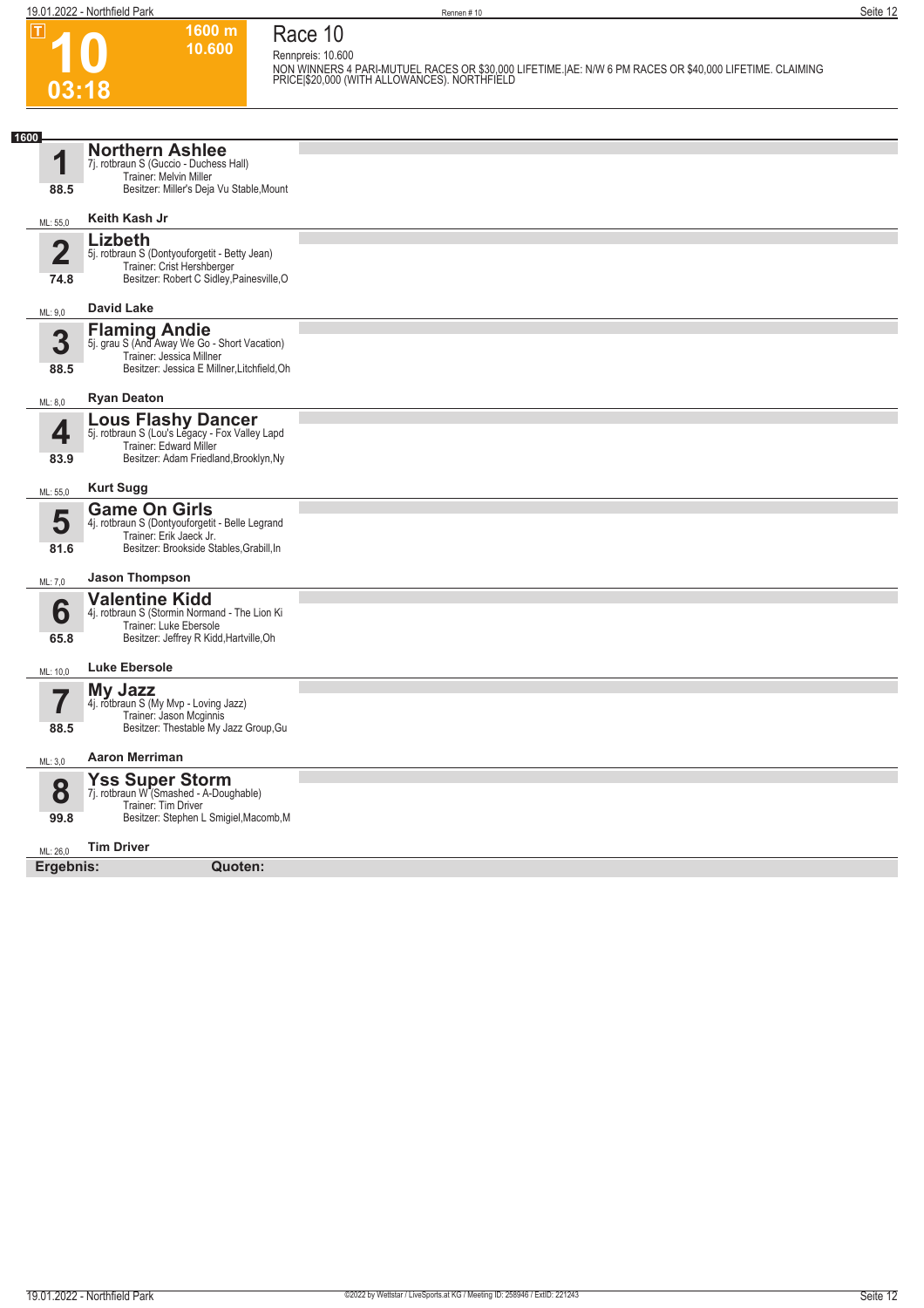**03:40**

 $\boxed{1}$ 

**Race 11**

**1600 m 8.200** 

**Rennpreis: 8.200**

GUARANTEED \$10,000 PICK 4 STARTS HERE NON WINNERS 1|PARI-MUTUEL RACE OR \$10,000 LIFETIME. AE: N/W 2 PM<br>RACES|OR \$20,000 LIFETIME. CLAIMING PRICE \$10,000 (WITH ALLOWANCES). NO. 9 STARTS FROM 2ND TIER NORTHFIELD

| 1600      |                                                                                                                                 |  |
|-----------|---------------------------------------------------------------------------------------------------------------------------------|--|
| и         | <b>Priority Lounge</b><br>4j. rotbraun W (Shadow Play - Charliebitmyfin<br>Trainer: Steven Harris                               |  |
| 88.5      | Besitzer: Madison A Harris, East Canto                                                                                          |  |
| ML: 10,0  | <b>Chris Presley</b>                                                                                                            |  |
| 2         | <b>Groogrux King</b><br>5j. rotbraun W (Badlands Hanover - Queens O<br>Trainer: Dean Santantonio                                |  |
| 74.8      | Besitzer: Dean R Santantonio, Walton                                                                                            |  |
| ML: 21,0  | <b>David Lake</b>                                                                                                               |  |
| 3         | <b>Beck Jr</b><br>3j. grau W (Beckhams Z Tam - Blue Hour)<br>Trainer: Rick Mapes                                                |  |
| 86.2      | Besitzer: Ricky Dean Mapes, Macedoni                                                                                            |  |
| ML: 21,0  | <b>Joey Mapes</b>                                                                                                               |  |
| ◢         | <b>Rochambeaux</b><br>3j. grau W (Betting Line - Don't You Smile)<br>Trainer: Scott Cox                                         |  |
| 70.3      | Besitzer: Jason Ash Llc, Delaware, Oh; S                                                                                        |  |
| ML: 11,0  | <b>Frank Harris</b>                                                                                                             |  |
| 5         | <b>Velocity T Rock</b><br>4j. rotbraun W (Pet Rock - Trelise Hanover)<br>Trainer: Chris Allen                                   |  |
| 83.9      | Besitzer: Fly Fancy Stables, Nova, Oh                                                                                           |  |
| ML: 28,0  | <b>Kurt Sugg</b>                                                                                                                |  |
| 6         | <b>Beachin</b><br>4j. rotbraun W (Bring On The Beach - False Al<br>Trainer: Jayne Weller                                        |  |
| 72.6      | Besitzer: Charles H Mooney, Avon Lake                                                                                           |  |
| ML: 9,0   | <b>Chris Lems</b>                                                                                                               |  |
|           | <b>Fame And Power</b><br>4j. grau W (Tellitlikeitis - Stardom Bound)<br>Trainer: Sean Mapes                                     |  |
| 88.5      | Besitzer: Sean M Mapes, Twinsburg, Oh                                                                                           |  |
| ML: 9,0   | <b>Aaron Merriman</b>                                                                                                           |  |
| 8         | <b>Art Kisser</b><br>4j. rotbraun W (Arthur Blue Chip - Kiss Me Lin<br>Trainer: Steve Main                                      |  |
| 81.6      | Besitzer: Steve M Main, Byron, Mi                                                                                               |  |
| ML: 21,0  | <b>Jason Thompson</b>                                                                                                           |  |
| 9<br>79.4 | <b>Dive Bar</b><br>4j. rotbraun W (Well Said - Notalkingback)<br>Trainer: Ron Steck<br>Besitzer: Here's To Us Stable, Naples, F |  |
| ML: 3,0   | <b>Greg Grismore</b>                                                                                                            |  |
| Ergebnis: | Quoten:                                                                                                                         |  |
|           |                                                                                                                                 |  |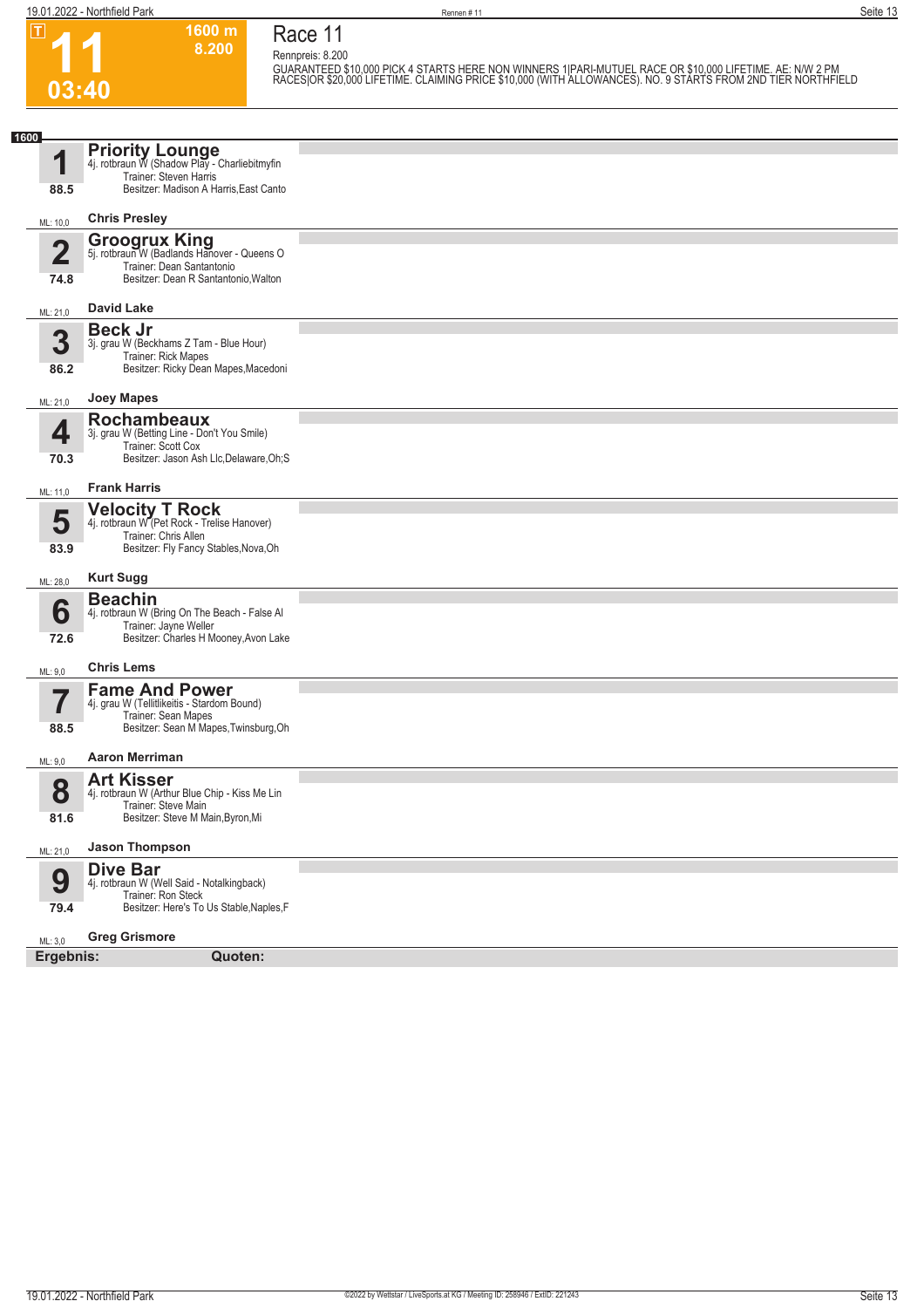$\boxed{1}$ 

**04:02**

**Race 12**

**Rennpreis: 9.600**

**1600 m 9.600** 

**NON WINNERS 2 PARI-MUTUEL RACES (FILLIES & MARES N/W|3) OR \$20,000 LIFETIME. AE: N/W \$30,000 LIFETIME.|CLAIMING PRICE \$15,000 (WITH ALLOWANCES). NO. 9 STARTS FROM 2ND TIER NORTHFIELD** 

| <b>Charm N Caesar</b><br>И<br>4j. rotbraun W (Waldorf Hall - Charm'n Barbie)<br>Trainer: Larry Clabaugh<br>Besitzer: Larry L Clabaugh, Medina, Oh<br>83.9<br><b>Kurt Sugg</b><br>ML: 45,0<br><b>Wendy's Hope</b><br>5j. grau S (Lucky Chucky - East Creek Wendy)<br>$\overline{\mathbf{2}}$<br>Trainer: Amanda Mills<br>Besitzer: Fly Fancy Stables, Nova, Oh<br>88.5<br>Keith Kash Jr<br>ML: 10,0<br><b>Anastasia Nero</b><br>3<br>4j. grau W (Wishing Stone - Anastasia Whinni<br>Trainer: Jeff Conger<br>Besitzer: Jeffrey P Conger, Hudson, Oh<br>59.0<br><b>Hunter Myers</b><br>ML: 7,0<br><b>Embrace The Rust</b><br>4<br>5j. kastanie S (Stormin Normand - Hooray For<br>Trainer: Aaron Johnston<br>Besitzer: Jennifer L Johnston, Wampum<br>72.6<br><b>Aaron Johnston</b><br>ML: 9,0<br><b>Tulsa Bell</b><br>5<br>4j. rotbraun S (Dontyouforgetit - Keystone Isab<br>Trainer: Erik Jaeck Jr.<br>Besitzer: Brookside Stables, Grabill, In<br>81.6<br><b>Jason Thompson</b><br>ML: 5,0<br><b>Vel Jesse</b><br>6<br>4j. rotbraun W (Jailhouse Jesse - Flowermania<br>Trainer: Mervin Schmucker<br>Besitzer: Mervin J Schmucker, Grabill, In<br>72.6<br><b>Chris Lems</b><br>ML: 16,0<br><b>Itscheaprtokeepher</b><br>4j. rotbraun S (Uncle Peter - Vitamin M)<br><b>Trainer: Steve Cross</b><br>Besitzer: Winchester Baye Acres Inc, O<br>88.5<br><b>Aaron Merriman</b><br>ML: 6,0<br><b>Grandpas Dream</b><br>8<br>4j. rotbraun S (Touchdown Town - Mana Mexi<br>Trainer: John G Wengerd<br>Besitzer: Joseph C Kobetitsch, Forest H<br>81.6<br>John G Wengerd<br>ML: 26,0<br><b>Miss Georgie</b><br>4j. rotbraun S (Uncle Peter - No Pictures Pleas<br>9<br>Trainer: Miles Wollam<br>Besitzer: Olivia G Mcelrath, Brookfield,<br>74.8<br><b>David Lake</b><br>ML: 6,0 | 1600      |         |  |
|-----------------------------------------------------------------------------------------------------------------------------------------------------------------------------------------------------------------------------------------------------------------------------------------------------------------------------------------------------------------------------------------------------------------------------------------------------------------------------------------------------------------------------------------------------------------------------------------------------------------------------------------------------------------------------------------------------------------------------------------------------------------------------------------------------------------------------------------------------------------------------------------------------------------------------------------------------------------------------------------------------------------------------------------------------------------------------------------------------------------------------------------------------------------------------------------------------------------------------------------------------------------------------------------------------------------------------------------------------------------------------------------------------------------------------------------------------------------------------------------------------------------------------------------------------------------------------------------------------------------------------------------------------------------------------------------------------------------------------------------------------------------------------|-----------|---------|--|
|                                                                                                                                                                                                                                                                                                                                                                                                                                                                                                                                                                                                                                                                                                                                                                                                                                                                                                                                                                                                                                                                                                                                                                                                                                                                                                                                                                                                                                                                                                                                                                                                                                                                                                                                                                             |           |         |  |
|                                                                                                                                                                                                                                                                                                                                                                                                                                                                                                                                                                                                                                                                                                                                                                                                                                                                                                                                                                                                                                                                                                                                                                                                                                                                                                                                                                                                                                                                                                                                                                                                                                                                                                                                                                             |           |         |  |
|                                                                                                                                                                                                                                                                                                                                                                                                                                                                                                                                                                                                                                                                                                                                                                                                                                                                                                                                                                                                                                                                                                                                                                                                                                                                                                                                                                                                                                                                                                                                                                                                                                                                                                                                                                             |           |         |  |
|                                                                                                                                                                                                                                                                                                                                                                                                                                                                                                                                                                                                                                                                                                                                                                                                                                                                                                                                                                                                                                                                                                                                                                                                                                                                                                                                                                                                                                                                                                                                                                                                                                                                                                                                                                             |           |         |  |
|                                                                                                                                                                                                                                                                                                                                                                                                                                                                                                                                                                                                                                                                                                                                                                                                                                                                                                                                                                                                                                                                                                                                                                                                                                                                                                                                                                                                                                                                                                                                                                                                                                                                                                                                                                             |           |         |  |
|                                                                                                                                                                                                                                                                                                                                                                                                                                                                                                                                                                                                                                                                                                                                                                                                                                                                                                                                                                                                                                                                                                                                                                                                                                                                                                                                                                                                                                                                                                                                                                                                                                                                                                                                                                             |           |         |  |
|                                                                                                                                                                                                                                                                                                                                                                                                                                                                                                                                                                                                                                                                                                                                                                                                                                                                                                                                                                                                                                                                                                                                                                                                                                                                                                                                                                                                                                                                                                                                                                                                                                                                                                                                                                             |           |         |  |
|                                                                                                                                                                                                                                                                                                                                                                                                                                                                                                                                                                                                                                                                                                                                                                                                                                                                                                                                                                                                                                                                                                                                                                                                                                                                                                                                                                                                                                                                                                                                                                                                                                                                                                                                                                             |           |         |  |
|                                                                                                                                                                                                                                                                                                                                                                                                                                                                                                                                                                                                                                                                                                                                                                                                                                                                                                                                                                                                                                                                                                                                                                                                                                                                                                                                                                                                                                                                                                                                                                                                                                                                                                                                                                             |           |         |  |
|                                                                                                                                                                                                                                                                                                                                                                                                                                                                                                                                                                                                                                                                                                                                                                                                                                                                                                                                                                                                                                                                                                                                                                                                                                                                                                                                                                                                                                                                                                                                                                                                                                                                                                                                                                             |           |         |  |
|                                                                                                                                                                                                                                                                                                                                                                                                                                                                                                                                                                                                                                                                                                                                                                                                                                                                                                                                                                                                                                                                                                                                                                                                                                                                                                                                                                                                                                                                                                                                                                                                                                                                                                                                                                             |           |         |  |
|                                                                                                                                                                                                                                                                                                                                                                                                                                                                                                                                                                                                                                                                                                                                                                                                                                                                                                                                                                                                                                                                                                                                                                                                                                                                                                                                                                                                                                                                                                                                                                                                                                                                                                                                                                             |           |         |  |
|                                                                                                                                                                                                                                                                                                                                                                                                                                                                                                                                                                                                                                                                                                                                                                                                                                                                                                                                                                                                                                                                                                                                                                                                                                                                                                                                                                                                                                                                                                                                                                                                                                                                                                                                                                             |           |         |  |
|                                                                                                                                                                                                                                                                                                                                                                                                                                                                                                                                                                                                                                                                                                                                                                                                                                                                                                                                                                                                                                                                                                                                                                                                                                                                                                                                                                                                                                                                                                                                                                                                                                                                                                                                                                             |           |         |  |
|                                                                                                                                                                                                                                                                                                                                                                                                                                                                                                                                                                                                                                                                                                                                                                                                                                                                                                                                                                                                                                                                                                                                                                                                                                                                                                                                                                                                                                                                                                                                                                                                                                                                                                                                                                             |           |         |  |
|                                                                                                                                                                                                                                                                                                                                                                                                                                                                                                                                                                                                                                                                                                                                                                                                                                                                                                                                                                                                                                                                                                                                                                                                                                                                                                                                                                                                                                                                                                                                                                                                                                                                                                                                                                             |           |         |  |
|                                                                                                                                                                                                                                                                                                                                                                                                                                                                                                                                                                                                                                                                                                                                                                                                                                                                                                                                                                                                                                                                                                                                                                                                                                                                                                                                                                                                                                                                                                                                                                                                                                                                                                                                                                             |           |         |  |
|                                                                                                                                                                                                                                                                                                                                                                                                                                                                                                                                                                                                                                                                                                                                                                                                                                                                                                                                                                                                                                                                                                                                                                                                                                                                                                                                                                                                                                                                                                                                                                                                                                                                                                                                                                             |           |         |  |
|                                                                                                                                                                                                                                                                                                                                                                                                                                                                                                                                                                                                                                                                                                                                                                                                                                                                                                                                                                                                                                                                                                                                                                                                                                                                                                                                                                                                                                                                                                                                                                                                                                                                                                                                                                             |           |         |  |
|                                                                                                                                                                                                                                                                                                                                                                                                                                                                                                                                                                                                                                                                                                                                                                                                                                                                                                                                                                                                                                                                                                                                                                                                                                                                                                                                                                                                                                                                                                                                                                                                                                                                                                                                                                             | Ergebnis: | Quoten: |  |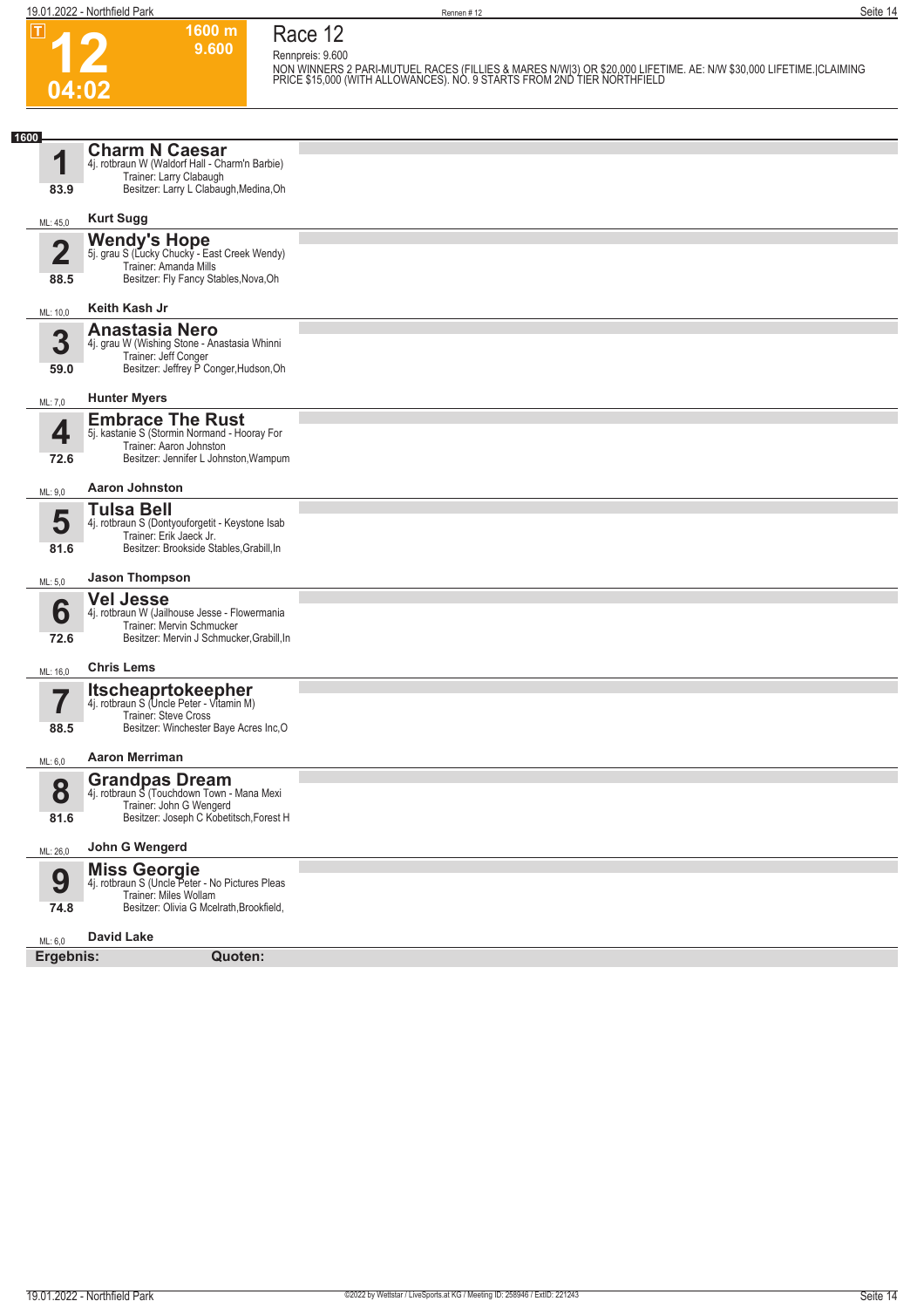$\boxed{1}$ 

**Race 13**

**Rennpreis: 7.800**

**1600 m 7.800** 

**13 04:24**

**\$10,000 GUARANTEED POOL NON WINNERS \$3500 IN LAST 4|STARTS. AE: CLAIMING \$8000 (WITH ALLOWANCES). NO. 9|STARTS FROM 2ND TIER NORTHFIELD TRACKMAN SELECTIONS: 1-2-5-4-9** 

| 1600                            |                                                                                                                                                      |                                      |                     |                      |                                                                   |                                                                                                                            |
|---------------------------------|------------------------------------------------------------------------------------------------------------------------------------------------------|--------------------------------------|---------------------|----------------------|-------------------------------------------------------------------|----------------------------------------------------------------------------------------------------------------------------|
| 1                               | <b>Trillionair</b><br>8j. rotbraun W (Foreclosure N - Tymal Vector)<br>Trainer: David Tolley                                                         |                                      |                     |                      |                                                                   |                                                                                                                            |
| 88.5                            | Besitzer: David B Tolley, Lasalle, Mi                                                                                                                |                                      |                     |                      |                                                                   |                                                                                                                            |
| ML: 35,0                        | <b>Aaron Merriman</b>                                                                                                                                |                                      |                     |                      |                                                                   |                                                                                                                            |
| $\overline{\mathbf{2}}$<br>83.9 | <b>Oneisalonelynumber</b><br>10j. rotbraun W (Bettor's Delight - No One Is A<br>Trainer: Jessica Millner<br>Besitzer: Curran Racing Llc, Red Hook,   |                                      |                     |                      |                                                                   |                                                                                                                            |
| ML: 4,0                         | <b>Kurt Sugg</b>                                                                                                                                     |                                      |                     |                      |                                                                   |                                                                                                                            |
| 3<br>74.8                       | <b>Casino Director</b><br>8j. rotbraun W (Art Director - Casino Bus)<br>Trainer: Miranda Shedron<br>Besitzer: Miranda Shedron, Wooster, Oh           |                                      |                     |                      |                                                                   |                                                                                                                            |
| ML: 16,0                        | <b>David Lake</b>                                                                                                                                    |                                      |                     |                      |                                                                   |                                                                                                                            |
| 4<br>59.0                       | <b>Hillbillyfairytale</b><br>9j. rotbraun W (The Panderosa - Cinderella Ha<br><b>Trainer: David Myers</b><br>Besitzer: Charles A Myers, Houston, Pa; |                                      |                     |                      |                                                                   |                                                                                                                            |
|                                 | <b>Hunter Myers</b>                                                                                                                                  |                                      |                     |                      |                                                                   |                                                                                                                            |
| ML: 6,0<br>5<br>88.5            | <b>American Trademark</b><br>6j. rotbraun W (Rockin Image - L Dees Lourde<br>Trainer: Keith Kash Jr<br>Besitzer: L'emmur Stable Llc, Hudson, O       |                                      |                     |                      |                                                                   |                                                                                                                            |
| ML: 5,0                         | Keith Kash Jr                                                                                                                                        |                                      |                     |                      |                                                                   |                                                                                                                            |
| 6<br>79.4                       | J C Onthebeach<br>12j. rotbraun W (Somebeachsomewhere - Mar<br>Trainer: Jessica Roegner<br>Besitzer: Jessica L Roegner, Streetsbor                   | 13.12 Wdb<br>05.12 Wdb<br>17.11 Flmd | 1<br>5              | 1600<br>1600<br>1600 | 4,4 Drury Jonathan L<br>3,5 Drury Jonathan L<br>2,2 Hudon Phillip | Jconthebeach, Americhi, Yucatan<br>Jconthebeach, Kinmundysstryker, Soulfillind<br>Spartacusjim, Keyedentry, Stompintomcree |
| ML: 26,0                        | <b>Greg Grismore</b>                                                                                                                                 | 10.11 Flmd<br>28.10 Grvr             | 3<br>$\overline{2}$ | 1600<br>1600         | 5.7 Macdonald James A<br>3,9 Haughan Anthony P                    | Lyonsparkhavenlake, Czarseelster, Jconthe<br>Dgscamme, Jconthebeach, Lyonsparkhave                                         |
| 72.6                            | <b>Meadowbrook Flash</b><br>6j. rotbraun W (Real Desire - Yankee Icon)<br>Trainer: Robert Krenitsky Jr<br>Besitzer: Matthew J Morrison, Indiana, P   |                                      |                     |                      |                                                                   |                                                                                                                            |
| ML: 21,0                        | <b>Denny Bucceri</b>                                                                                                                                 |                                      |                     |                      |                                                                   |                                                                                                                            |
| 8<br>65.8                       | <b>Cams Little Man</b><br>9j. rotbraun W (Stand Forever - Expensive Ca<br>Trainer: Jimmy Lupton<br>Besitzer: Thomas A Marts Jr, Mount Gil            |                                      |                     |                      |                                                                   |                                                                                                                            |
| ML: 10,0                        | <b>Luke Ebersole</b>                                                                                                                                 |                                      |                     |                      |                                                                   |                                                                                                                            |
| 9<br>74.8                       | <b>Cuz I'm Happy</b><br>8j. rotbraun W (General Aidid - Positively Cam<br>Trainer: Gerald Malady<br>Besitzer: Heather L Kipke, Jackson, Mi           |                                      |                     |                      |                                                                   |                                                                                                                            |
| ML: 13,0                        | <b>Justin Irvine</b>                                                                                                                                 |                                      |                     |                      |                                                                   |                                                                                                                            |
| Ergebnis:                       | Quoten:                                                                                                                                              |                                      |                     |                      |                                                                   |                                                                                                                            |
|                                 |                                                                                                                                                      |                                      |                     |                      |                                                                   |                                                                                                                            |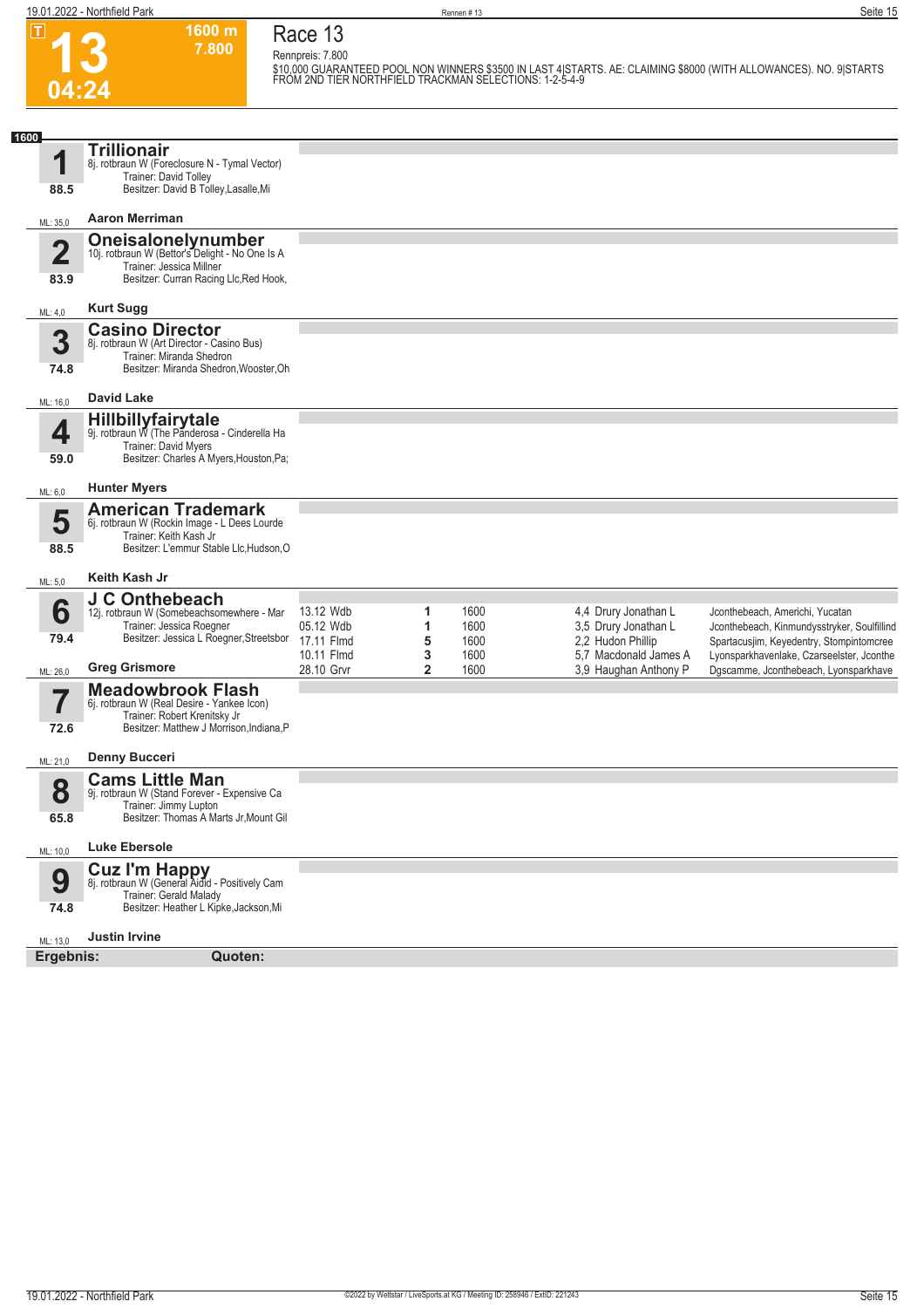**04:46**

 $\boxed{1}$ 



**Race 14 Rennpreis: 9.800**

**1600 m 9.800** 

**NON WINNERS \$5000 IN LAST 4 STARTS. AE: CLAIMING|\$12,500 (WITH ALLOWANCES). NO. 9 STARTS FROM 2ND TIER|NORTHFIELD** 

| 1600                    |                                                                                                                                             |  |  |  |
|-------------------------|---------------------------------------------------------------------------------------------------------------------------------------------|--|--|--|
| 4                       | <b>World Of Gaming</b><br>9j. rotbraun W (World Of Rocknroll - Theresast<br>Trainer: Gerald Malady                                          |  |  |  |
| 74.8                    | Besitzer: Gerald J Malady, Jackson, Mi                                                                                                      |  |  |  |
| ML: 45,0                | <b>Justin Irvine</b>                                                                                                                        |  |  |  |
| $\overline{\mathbf{2}}$ | Winbak Willy T<br>8j. rotbraun H (Art Major - Rocknroll Wishes)                                                                             |  |  |  |
| 72.6                    | Trainer: Herman Hagerman<br>Besitzer: Morgan L Hagerman, Millersb                                                                           |  |  |  |
| ML: 6,0                 | <b>Chris Lems</b>                                                                                                                           |  |  |  |
|                         | <b>Hip Hop Star</b>                                                                                                                         |  |  |  |
| 3                       | 7j. rotbraun W (Mcardle - Dancin Like A Star)<br>Trainer: Keith Kash Jr                                                                     |  |  |  |
| 88.5                    | Besitzer: Jay L Tauber, East Brunswick,                                                                                                     |  |  |  |
| ML: 10,0                | Keith Kash Jr                                                                                                                               |  |  |  |
| 4                       | <b>Impressive Cowboy</b><br>8j. rotbraun W (Hawaiian Cowboy - Bramblero                                                                     |  |  |  |
| 72.6                    | Trainer: Sean Mapes<br>Besitzer: Sean M Mapes, Twinsburg, Oh                                                                                |  |  |  |
| ML: 13,0                | Eric Tharps Jr.                                                                                                                             |  |  |  |
| 5                       | <b>Heez Orl Black N</b><br>14j. schwarz W (In The Pocket - Cracker Kate)                                                                    |  |  |  |
| 65.8                    | Trainer: Cory Kreiser<br>Besitzer: Cory Kreiser, Northfield, Oh                                                                             |  |  |  |
|                         | <b>Luke Ebersole</b>                                                                                                                        |  |  |  |
| ML: 4,0                 |                                                                                                                                             |  |  |  |
| 6                       | <b>Dragon Ruler</b><br>6j. rotbraun W (Dragon Again - Canary Island)<br>Trainer: Bill Rhoades                                               |  |  |  |
| 88.5                    | Besitzer: Thomas S Mucci, Washington,                                                                                                       |  |  |  |
| ML: 6,0                 | <b>Aaron Merriman</b>                                                                                                                       |  |  |  |
|                         | <b>Marvalous Artist</b><br>8j. rotbraun W (Delmarvalous - R N Artist)                                                                       |  |  |  |
| 79.4                    | Trainer: Andy Rickert<br>Besitzer: Murdock Racing Stable Llc, W                                                                             |  |  |  |
| ML: 13,0                | <b>Greg Grismore</b>                                                                                                                        |  |  |  |
| 8                       | <b>Tick's A Yankin</b><br>5j. rotbraun H (Big Bad John - Yankee's Glowi                                                                     |  |  |  |
| 86.2                    | Trainer: Betty Clegg<br>Besitzer: Betty Jo Clegg, Northfield, Oh                                                                            |  |  |  |
|                         | <b>Nick Clegg</b>                                                                                                                           |  |  |  |
| ML: 16,0                |                                                                                                                                             |  |  |  |
| 9<br>59.0               | <b>Heartland Dandy</b><br>5j. rotbraun W (Time To Roll - Cole-Lossal)<br>Trainer: C Brian Loney<br>Besitzer: Bradley R Schwartz, Chicago, I |  |  |  |
| ML: 8,0                 | <b>Hunter Myers</b>                                                                                                                         |  |  |  |
|                         | Ergebnis:<br>Quoten:                                                                                                                        |  |  |  |
|                         |                                                                                                                                             |  |  |  |